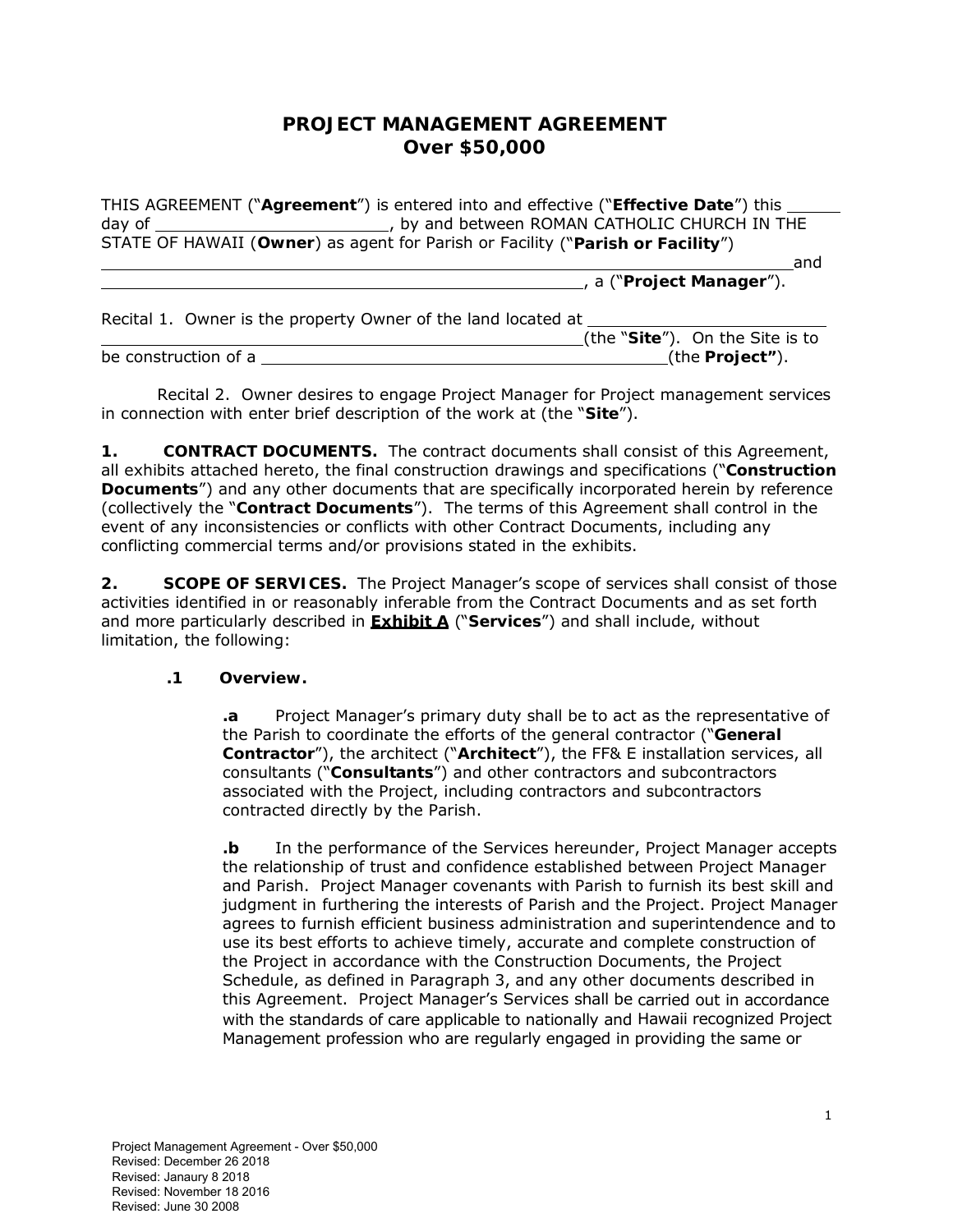similar services on construction projects in the State of Hawaii.

**.c** Project Manager shall provide Parish with a personnel staffing plan which is attached hereto as **Exhibit B** ("**Personnel Staffing Plan**"). The Personnel Staffing Plan shall detail Project Manager's employees working on the Project, their anticipated hours to be devoted to the Project and their hourly rates. Furthermore Project Manager agrees to devote the necessary personnel at all times during the course of the Project and this includes providing adequate replacements for key personnel during vacation, personal or sick leave and providing such replacements in a way that does not interfere with the continuity or productivity of the Project.

**.d** Project Manager shall be Parish's authorized representative for purposes of issuing and receiving notices and issuing directives required from Parish in the resolution of day-to-day Project design and construction issues. Under no circumstances shall Project Manager's authority pertaining to Parish's contractual commitments with the General Contractor, the Architect and other contractors and Consultants or any governmental entities exceed One Thousand Dollars (\$1,000) in any one instance without Parish's prior written consent.

**.e** The Project Manager shall prepare a Project Management plan for the successful delivery of the Project ("**Project Management Plan**"). In preparing the Project Management Plan, Project Manager shall consider Parish's schedule of all activities, costs, general design requirements and an Order of Magnitude Project Budget for the Project. The Project Manager shall then develop various alternatives for the scheduling and management of the Project and shall make recommendations to Parish. The Project Management Plan shall also include a description of the various bid packages recommended for the Project. The Project Management Plan shall be presented to Parish for acceptance.

**.f** The Project Manager shall assist Parish in selecting, retaining and coordinating the professional services of design consultants including an architect; special consultants, including, but not limited to, surveyors, civil engineers and soils engineers; and testing laboratories required for the Project. The Project Manager will assist Parish in the preparation, negotiation and execution of agreements for the services listed above.

.**g** The Project Manager shall become familiar United States Conference of Catholic Bishops publication Built of Living Stones Art, Architecture and Worship document when a Worship space is involved in the project. The document is available at the Parish or for purchase at http://store.usccb.org/built-of-stones-p/5-408.htm

**.h** The duties, responsibilities and limitations of authority of Project Manager as set forth in this Agreement shall not be modified or extended without written consent of Owner and Project Manager.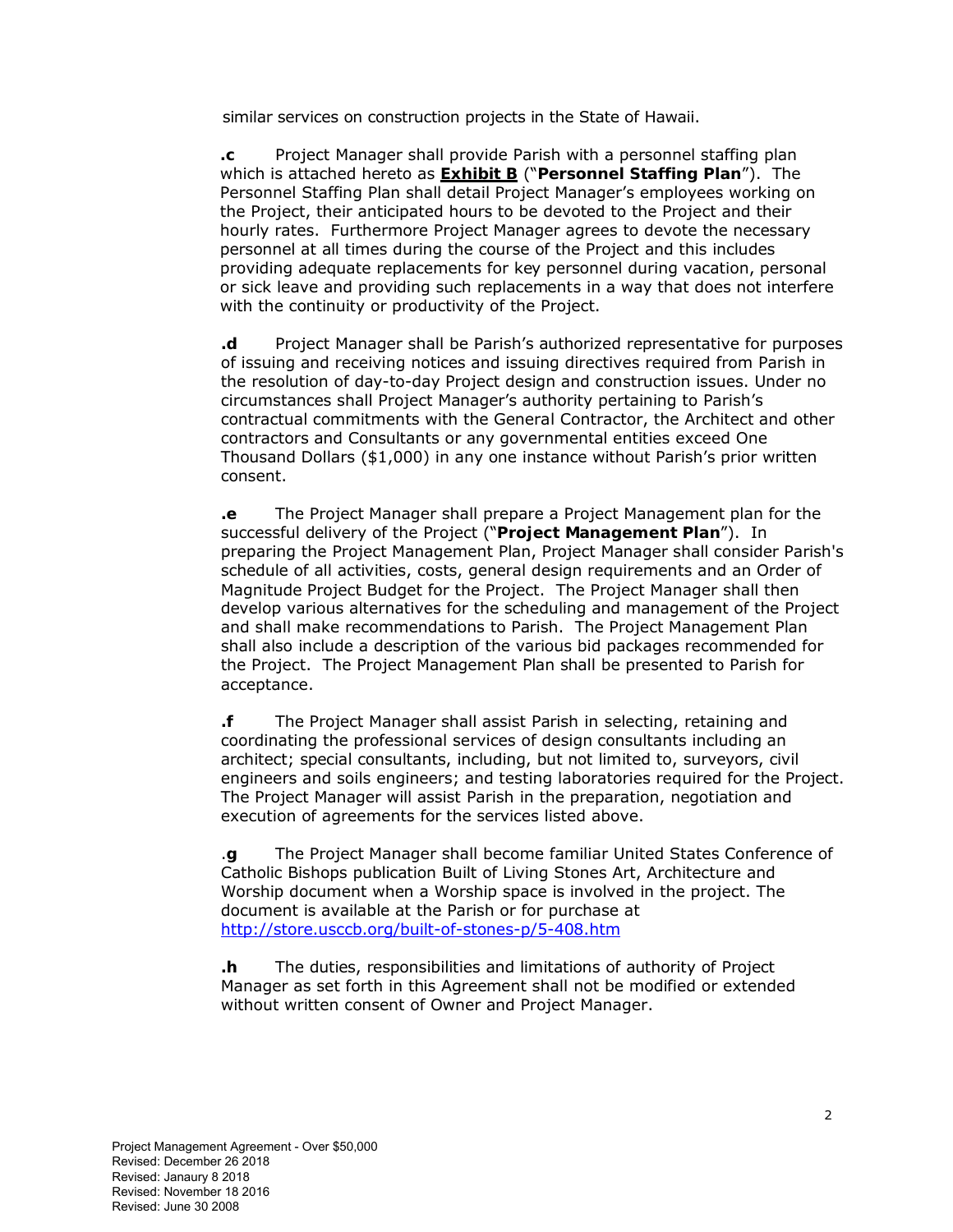**.2 Pre-Construction Phase.** Project Manager shall assist Parish in the design process through conceptual, schematic and design development ("**Pre- Construction Phase**"). Throughout the Pre-Construction Phase, Project Manager will provide (a) continuous interaction with Parish and the Architect, (b) constructive input during the design and systems review, (c) value engineering, (d) estimating, (e) budgeting, and (f) scheduling. The Pre-Construction Phase of Services shall include, without limitation, the following activities:

### **.a Plan Review and Value Engineering.**

**(i)** The Project Manager shall take a predominant role in monitoring the performance of the Architect and other technical Consultants including the preparation of plans and specification and other construction documents. Project Manager shall keep Parish informed as to any problems regarding the speed of preparation or adequacy of the plans and specifications and other Construction Documents. Upon completion of the Construction Documents, Project Manager shall review it for completeness and feasibility of construction.

**(ii)** The Project Manager shall review design documents during their development with the Architect and advise and obtain Parish approval on the selection of materials, building systems and equipment and methods of Project delivery.

**(iii)** Project Manager shall review the design with respect to new and innovative techniques, which may produce savings in time and/or money while maintaining or improving quality. Furthermore, Project Manager shall review the design with the Architect to ensure that alternate systems, components, materials, and techniques are fully identified, specified, and approved by the Parish to permit proper bidder response.

**(iv)** Project Manager shall consider Building Green and sustainability methods within the budget.

### **.b Budgeting.**

**(i)** The Project Manager shall take a predominant role in cost refinement and shall coordinate Architect and Parish in preparing an estimate of the Project cost ("**Project Budget Cost**"). As the Architect progresses with the preparation and update of drawings, Project Manager shall update and refine the Project Budget Cost. The Project Manager shall review the Project Budget Cost with increasing detail and refinement and shall review each such Project Budget Cost for adequacy and completeness.

**(ii)** The Project Manager shall monitor the costs of the Project and submit to Parish a monthly report showing deviations from the approved Project Budget, as defined in Paragraph 7.2. As necessary, Project Manager shall recommend a cost recovery plan to Parish. The Project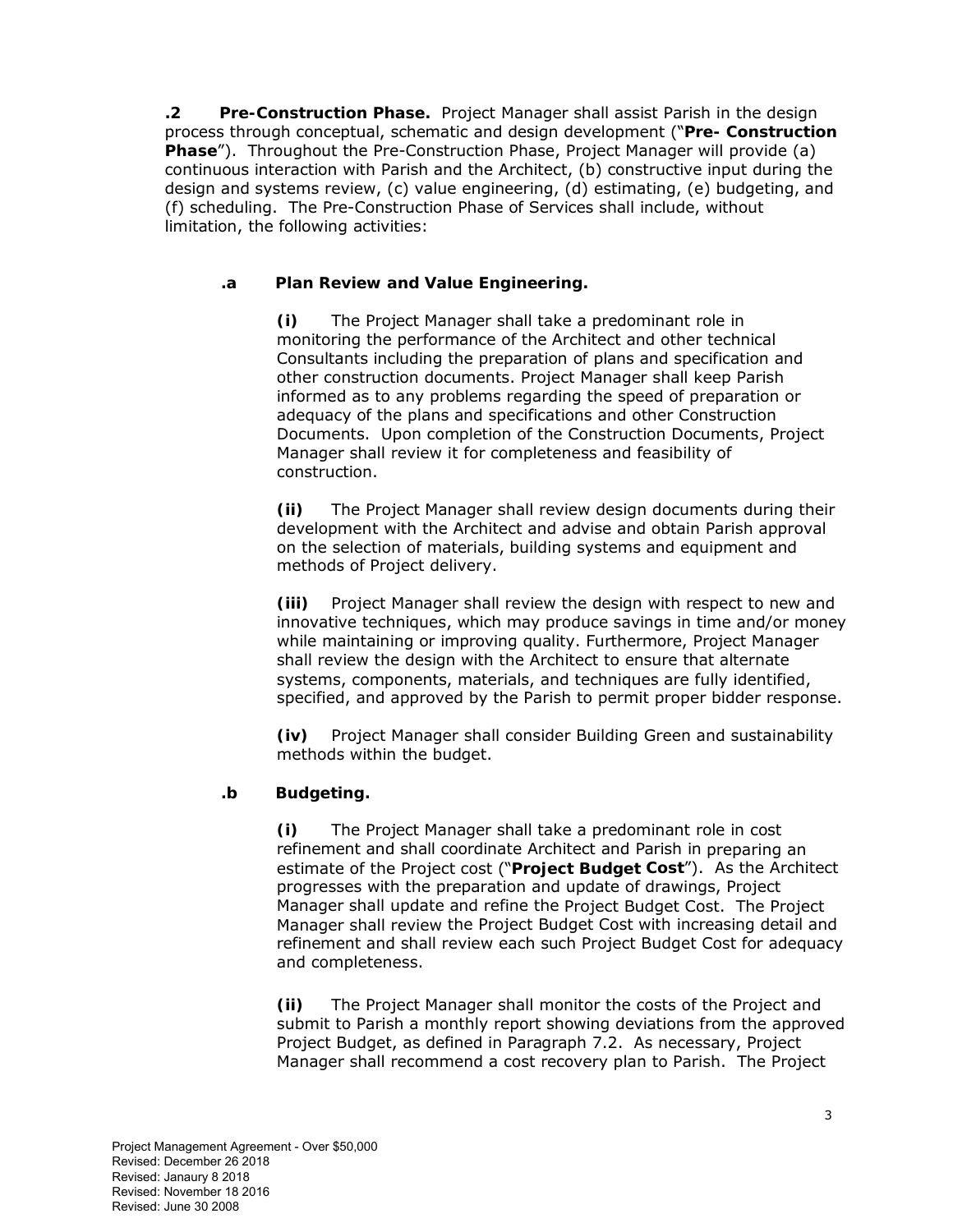Manager shall also develop cash flow reports for the Project and advise Parish and Architect as to variances between actual, budgeted or estimated costs. The Parish will provide Project Manager with a budget and an analysis of the timing of the funds.

**.c Scheduling.** The Project Manager shall periodically update the Project Schedule, as defined in Paragraph 3, for Parish's review and acceptance. At Parish's request, Project Manager shall coordinate and integrate into the Project Schedule the General Contractor's work ("**Work**"), as further defined in the Construction Contract, the Architect's services, and the operational activities and responsibilities of the Parish.

**(i)** The Project Manager shall, with the assistance of Parish, submit a list of prospective bidders for various portions of the Project to the Architect for their review and for Parish's approval.

**(ii)** The Project Manager shall develop prospective bidders' interest in the Project and establish the bidding schedule. The Project Manager, with the assistance of the Architect, shall prepare the bidding documents for issue by the Pastor. Project Manager, and Architect with the Parish leadership shall conduct pre-bid conferences with prospective bidders. The Project Manager shall assist the Architect with regard to questions from bidders and with the issuance of an addenda.

**(iii)** The Project Manager with the Architect shall review and analyze bids received for Parish. They will prepare bid analyses and make recommendations to Parish for Parish's award of contracts to the General Contractor ("**Construction Contract**") and other Consultants and contractors.

**(iv)** The Project Manager shall follow the Diocesan bidding and bid opening procedures: http://www.catholichawaii.org/media/124566/PROJECT%20PLANNING.p df

**(v)** The Project Manager shall assist Parish with its preparation of the Construction Contract, for the Owner's execution.

**.3 Construction Phase - Administration of the Construction Contract.** Upon execution of the Construction Contract, Project Manager shall provide, without limitation, the following construction phase services ("**Construction Phase**"):

**.a** The Project Manager shall schedule and conduct regular meetings to discuss procedures, progress and scheduling for the Project. The Project Manager shall prepare and promptly distribute minutes, in the form of action lists, to Parish, Architect, the General Contractor, and other affected contractors or Consultants.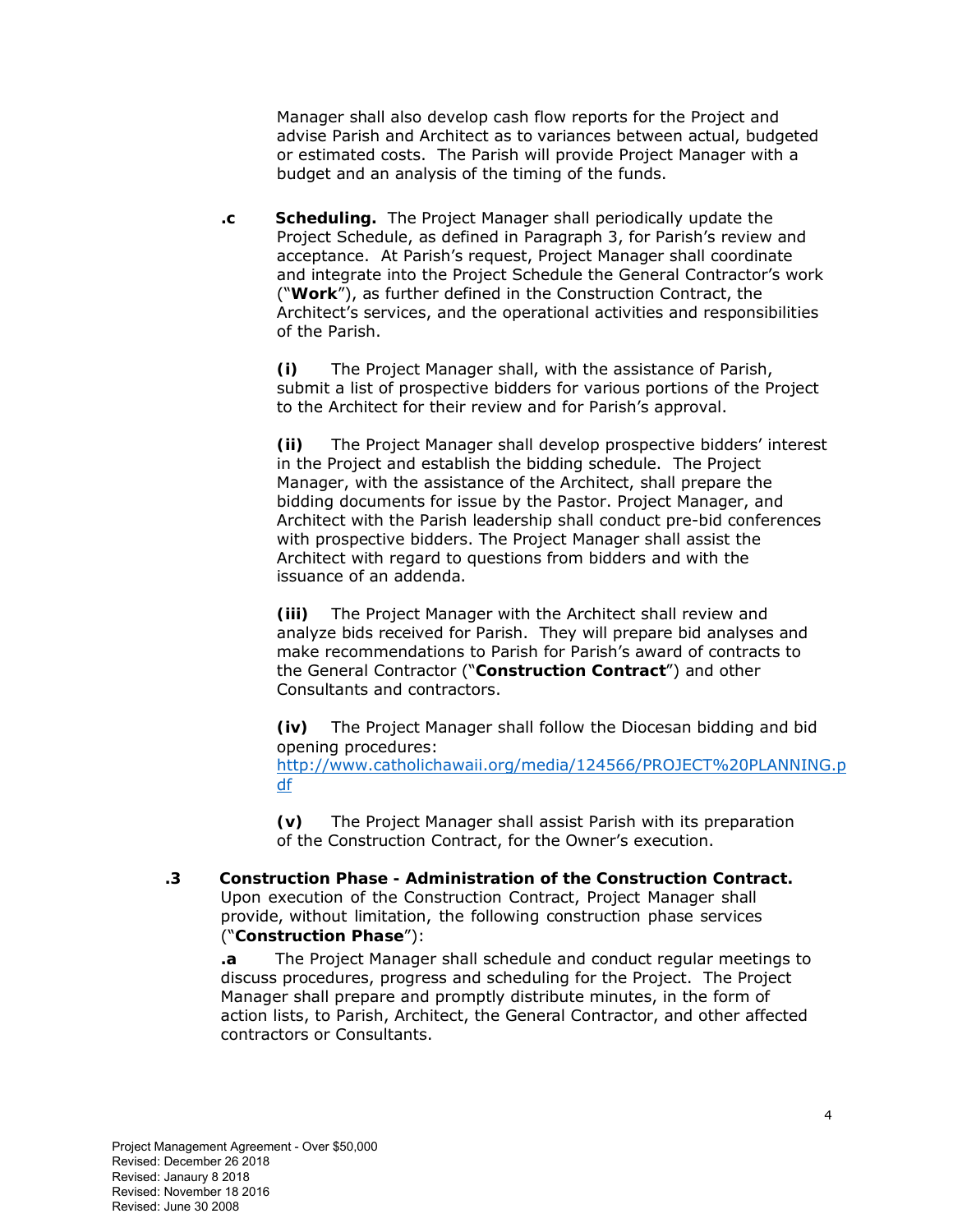### **.b** Utilizing the Project construction schedule ("**Construction**

**Schedule**")provided by the General Contractor, Project Manager shall periodically update the Project Schedule incorporating the critical path activities of the General Contractor. The Project Schedule will include events identified by the Parish. The Project Schedule shall be sensitive to unscheduled events and parish activities that are related to the parish operation, such as funerals and special religious days. The Project Manager shall update and reissue the Project Schedule as required to show current conditions. If an updated Project Schedule indicates that the previously approved Project Schedule may not be met, Project Manager shall recommend corrective action to Parish for its approval.

**.c** The Project Manager shall endeavor to obtain satisfactory performance from the General Contractor, the Architect, the Interior Designer, all Consultants and other contractors and shall coordinate their services with the same. The Project Manager shall recommend courses of action to Parish when requirements of a contract are not being fulfilled by the respective parties.

**.d** The Project Manager shall monitor the General Contractor in its preparation of a Construction Schedule providing for the components of the Work of the General Contractor. Such Construction Schedule shall include phasing of construction, times of commencement and completion of each subcontractor, ordering and delivery of products requiring long lead time, and the operational requirements of Parish.

**.e** Project Manager, with assistance from the Architect, shall review General Contractor's invoices and payment applications and assist in the timely receipt of invoices and payment applications in concurrence with the approved schedule of values. Project Manager shall submit the pay application approved by the Architect to Parish for approval and payment.

**.f** The Project Manager's review of the General Contractor's payment applications shall constitute a representation to Parish, based on Project Manager's determination at the Site and on the data comprising the payment applications, that General Contractor's Work has progressed to the point indicated and the quality of the Work is in accordance with the Construction Documents.

**.g** The Project Manager shall require the General Contractor to prepare and submit to Project Manager a safety program, as required by the Construction Contract. The Project Manager shall review the safety program to determine that the General Contractor's program provides for coordination among all other contractors and Consultant's performing Work at the Site and submit it to the Parish for review. The Project Manager shall not be responsible for General Contractor's implementation of such program or the procedures and precautions associated therewith, or for the coordination of any of the above with the other contractors and Consultants performing the Work at the Site. The Project Manager shall not be responsible for the adequacy or completeness of the General Contractor's safety programs, procedures or precautions. Project Manager shall not be liable for another party's breach of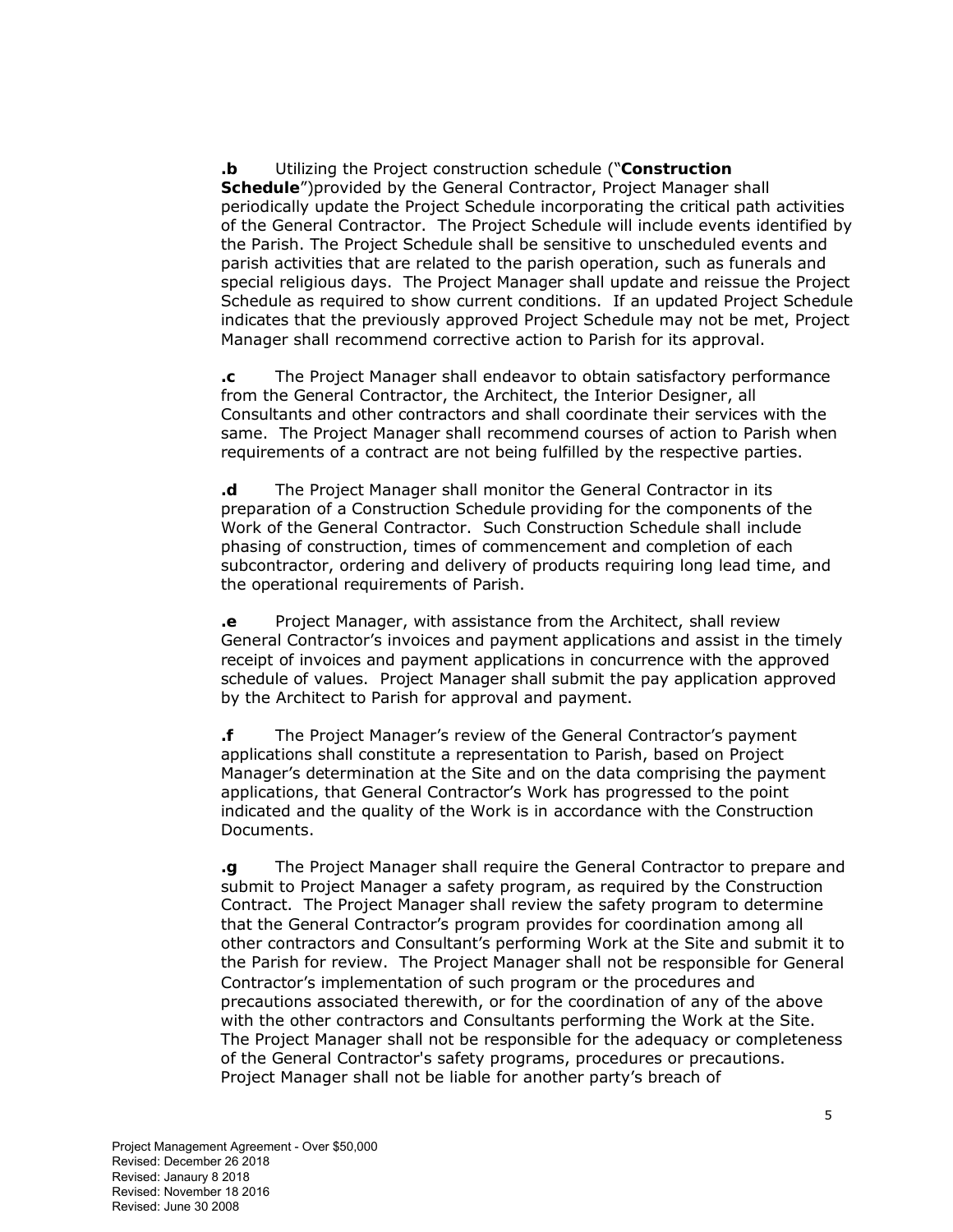safety measures. However, to the extent Project Manager observes any safety violations at the Site; it shall inform Parish and the General Contractor.

**.h** The Project Manager shall determine that the Work of the General Contractor is being performed in accordance with the requirements of the Construction Documents and the Construction Contract, endeavoring to protect Parish against defects and deficiencies in the Work. As appropriate, Project Manager shall in coordination with the Architect and approval of the Parish, require additional inspections or testing of the Work in accordance with the provisions of the Construction Documents, whether or not such Work is fabricated, installed or completed. The Project Manager shall reject Work which does not conform to the requirements of the Construction Documents.

**.i** In conjunction with the Architect, Project Manager shall resolve questions transmitted by the General Contractor in the form of requests for information (**"RFI"**). Project Manager will maintain an RFI log. Questions regarding items of Work not consistent with the Construction Documents, thereby possibly leading to additional cost or time to Parish, shall be reviewed with the Architect and Pastor.

**.j** The Project Manager shall review requests for changes from the General Contractor, assist in negotiating General Contractor's proposals and submit recommendations to the Architect and Parish. If accepted by Parish, Project Manager shall, with the assistance of the Architect, prepare change orders which incorporate the Architect's modifications to the Construction Documents. Project Budget and Schedule.

**.k Change Orders.** The Project Manager shall establish and implement a change order control system. All changes to the Construction Contract shall be made only by change orders approved and executed by Parish.

**(i)** All proposed Parish initiated changes shall first be described in detail by Project Manager to the Architect and then in a change proposal issued to the General Contractor. The change proposal shall be accompanied by drawings and specifications prepared by the Architect. In response to the change proposal, the General Contractor shall submit to Project Manager for evaluation detailed information concerning the price and time adjustments, if any, as may be necessary to perform the change proposal work. The Project Manager shall review the General Contractor's proposal, shall discuss the change proposal with the General Contractor and the Architect, and endeavor to determine the General Contractor's basis for the price and time proposed to perform the change proposal work.

**(ii)** The Project Manager shall review the contents of all General Contractor requested changes to the Contract Time, the Contract Price, or Contract Quality each as defined in the Contract Documents, and shall endeavor to determine the cause of the request and assemble and evaluate information concerning the request. The Architect and Project Manager shall in its evaluations of the General Contractor's request consider the Architect's comments regarding the proposed changes.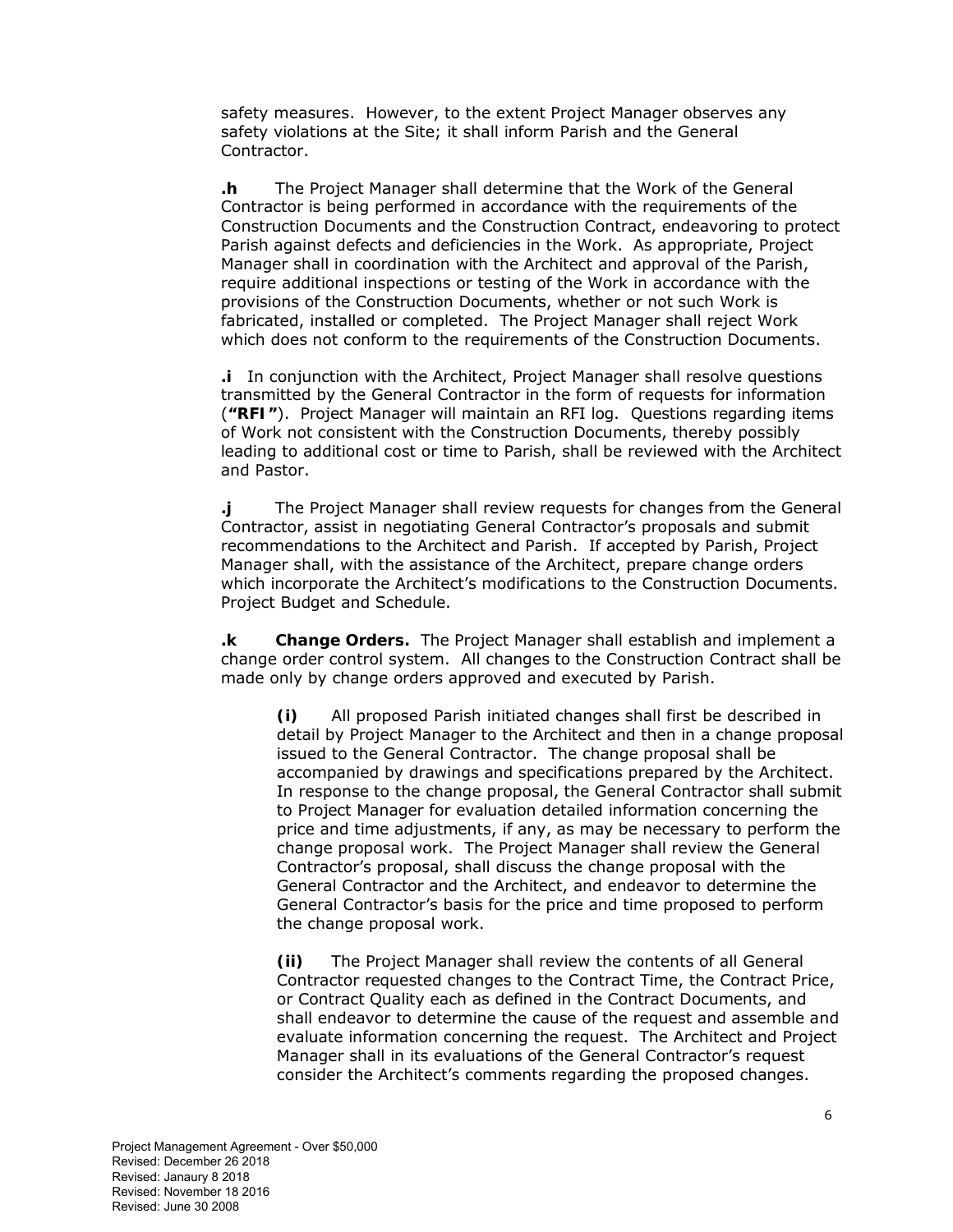**(iii)** The Project Manager shall make recommendations to Parish regarding all proposed construction change proposals. At Parish's direction, Project Manager shall prepare and issue to the General Contractor appropriate construction change order documents. The Project Manager shall provide the Architect with copies of all approved construction change orders and contract modifications to the Project Budget and Project Schedule.

**.l** The Project Manager shall assist Parish and Architect in the review, evaluation and documentation of claims.

**.m** The Project Manager shall obtain certificates of insurance and Performance Bonds to the extent required by the Construction Contract from the General Contractor and forward them to Owner and shall monitor the status of General Contractor's insurance coverage.

**.n** In collaboration with the Architect, Project Manager shall assist in establishing and implementing procedures for expediting, processing and approving shop drawings, product data, samples and other submittals.

**.o** The Project Manager shall record the progress of the Work against the approved Project Schedule. The Project Manager shall submit written progress reports monthly to Parish showing progress of the Work.

**.p** The Project Manager shall maintain for Parish one record copy of all contracts, shop drawings, specifications, addenda, change orders and other modifications. The Project Manager shall make all such records available to the Architect and upon completion of the Project shall deliver them to Parish.

**.q** The Project Manager shall arrange for the delivery, storage, protection and security of Parish-purchased materials, systems, furniture and equipment that are a part of the Project.

**.r** The Project Manager shall coordinate its efforts with Parish, the purchasing of furniture, fixtures and equipment ("**FF&E**") for the Project.

**.s** The Project Manager shall, in cooperation with Parish coordinate the activities of the installer, and the sequence of installation of the FF&E in accordance with the Project Schedule.

**.t** With the Architect and Parish Liaison, Project Manager shall observe the General Contractor's final testing and start-up of utilities, operational systems and equipment.

**.u** When the General Contractor considers the Work or a designated portion thereof substantially complete, Project Manager, Architect and, in consultation with Parish Liaison, shall jointly prepare a list of incomplete or unsatisfactory items and a schedule for their completion. The Project Manager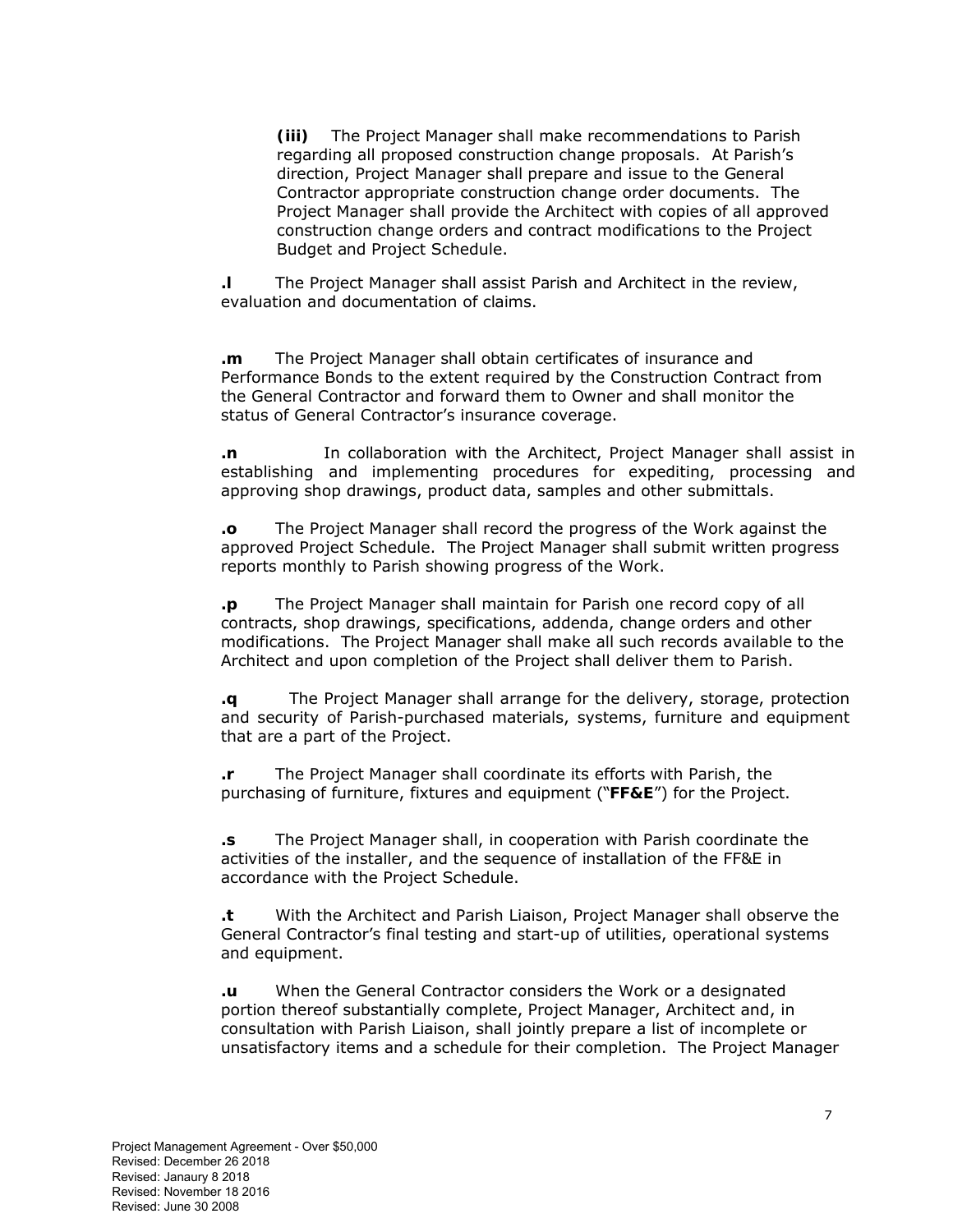shall in conjunction with the Architect, and, in consultation with Parish Liaison, conduct inspections to determine whether the Work or a designated portion thereof is substantially complete.

**v.** The Project Manager with the Architect shall conduct the Substantial Completion and Final Completion requirements outlined in the General Contractors Construction Contract.

**.w** The Project Manager shall secure and transmit to the Parish warranties and similar submittals as prepared by the General Contractor and required by the Construction Documents and the Construction Contract, for delivery to Parish. The Project Manager shall coordinate the General Contractor's obligation to deliver all keys, manuals, record drawings and material for attic stock to Parish.

**.x** The Project Manager shall assist Parish in obtaining an occupancy permit by coordinating final testing, preparing and submitting documentation to governmental agencies, and accompanying government officials during inspections of the Project.

**.y** The Project Manager shall assist Parish in obtaining building permits and special permits for permanent improvements, except for permits required to be obtained directly by the General Contractor or the various contractors.

**.z** The Project Manager shall close-out the contract between Owner and the General Contractor, the Architect, all Consultants and other contractors upon completion of the Project.

**3. PROJECT SCHEDULE.** The Project Manager shall manage the activities of the General Contractor, the Architect, all Consultants and other contractors. He will ensure the Work and all other aspects of the Project will be pursued diligently in accordance with the time parameters, including all interim milestone dates, set forth in the project schedule. The project schedule is developed by Project Manager and the General Contractor and attached hereto as **Exhibit C** ("**Project Schedule**"). The Project Manager shall be sensitive to the operational needs of the Parish.

**4. COMPENSATION.** As compensation for performance of the Services in full accordance with the Contract Documents, Project Manager shall be paid a fixed fee in the amount of **Dollars** (\$ \_ \_)

("**Contract Price**"). The Contract Price shall be paid in accordance with the fee breakdown shown on the Personnel Staffing Plan in proportion to the percentage of Services completed in accordance with the Project Schedule. Except for Reimbursable Expenses, as described below, the Contract Price shall be Project Manager's sole and total compensation for all costs, overheads and profit, including, but not limited to, all cost of general conditions, federal, state, and local statutory benefit taxes, income taxes and sales, use and excise taxes which relate to the Services hereunder.

**.1 Reimbursable Expenses.** Project Manager shall be reimbursed at actual cost, without mark-up, for all reimbursable expenses reasonably incurred in the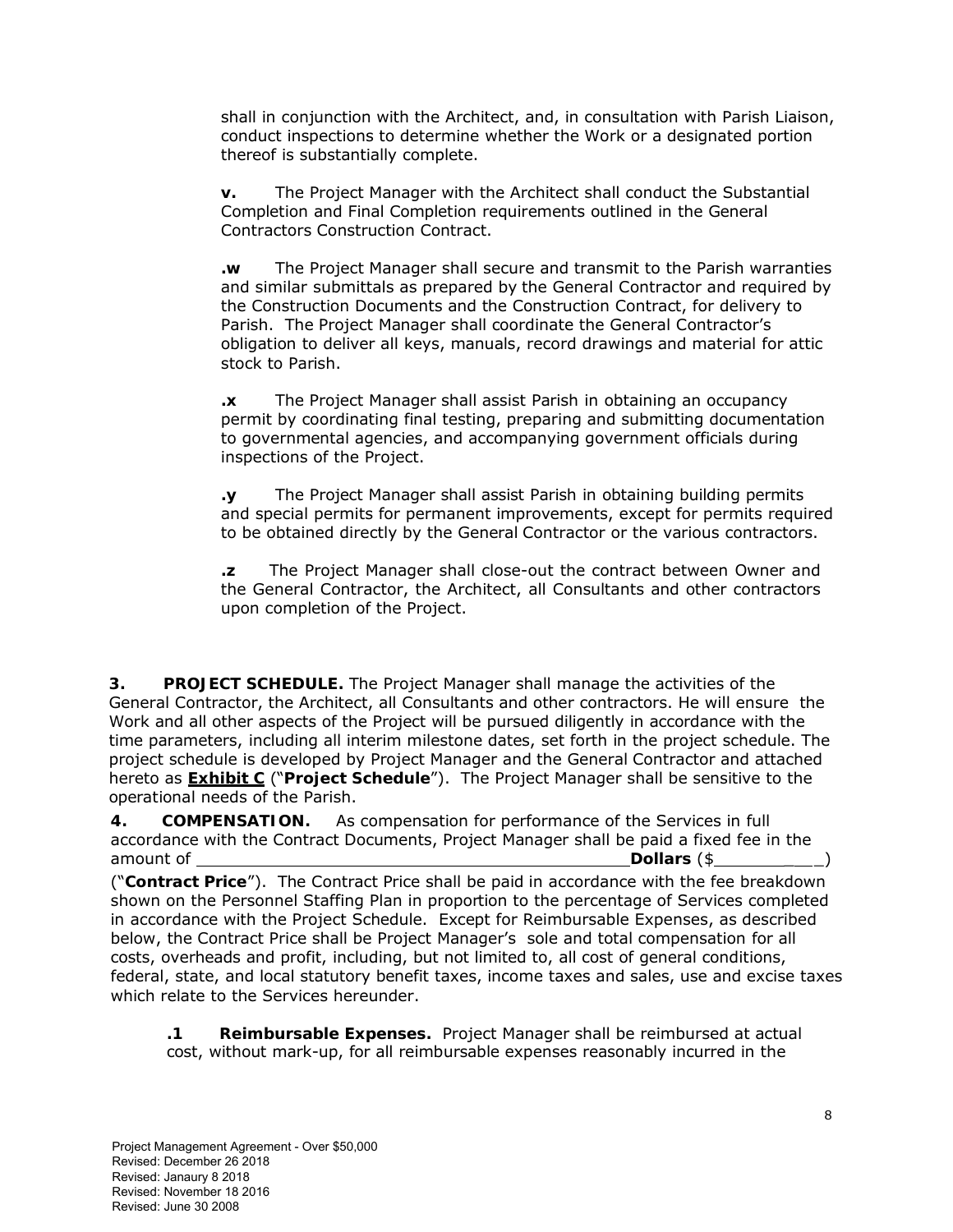performance of the Services ("**Reimbursable Expenses**"). Project Manager estimates that its Reimbursable Expenses for the Project will not exceed

 **Dollars** (\$ ), and Project Manager agrees to obtain Parish's written approval in the event that the Reimbursable Expenses exceed the estimate. The Reimbursable Expenses are limited to the following items:

**.a** Travel and subsistence expenses for out-of-town travel, subject to Parish's approval. Project Manager shall use best efforts to obtain the lowest costs in compliance with **Exhibit D**.

**.b** Costs of postage including the cost of air express mail and delivery services directly required by the Project.

**.c** Costs of long distance telephone communications including facsimile transmissions directly required by the Project.

**.d** All photocopying required in support of the Project.

**.2 Non-Reimbursable Expenses.** Project Manager shall not be entitled to receive reimbursement for any cost not specifically and expressly included as a Reimbursable Expense above, including, without limitation ("**Non-Reimbursable Expenses**"):

**.a** Costs of all transportation and subsistence expenses within the metropolitan area of the Project.

**.b** All local telephone communications.

**.c** Costs of computer-aided design software and drafting equipment ("**CADD**") time used in support of the Services.

**.d** Costs of all materials, computer time, data processing and similar expenses incurred in support of the Services.

**.e** Costs of Internet and e-mail access fees and charges.

**5. ADDITIONAL SERVICES. The** Project Manager compensation for additional services not included in the Services shall not commence without Parish's express prior written authorization. Payment for all Additional Services shall be computed on either: (1) a time and expense basis measured by the hourly rates listed in **Exhibit B**, without mark- ups; or (2) on a fixed price basis as may be mutually agreed upon by the parties in advance and in writing.

**6. CHANGES.** Parish may, at any time, by written change order ("**Change Order**"), make changes in the Services within the general scope of this Agreement. To be effective, a Change Order must be reflected on Parish's standard change order form and signed by both parties. Project Manager shall proceed as directed and such Additional Services shall be compensated as set forth in Paragraph 5.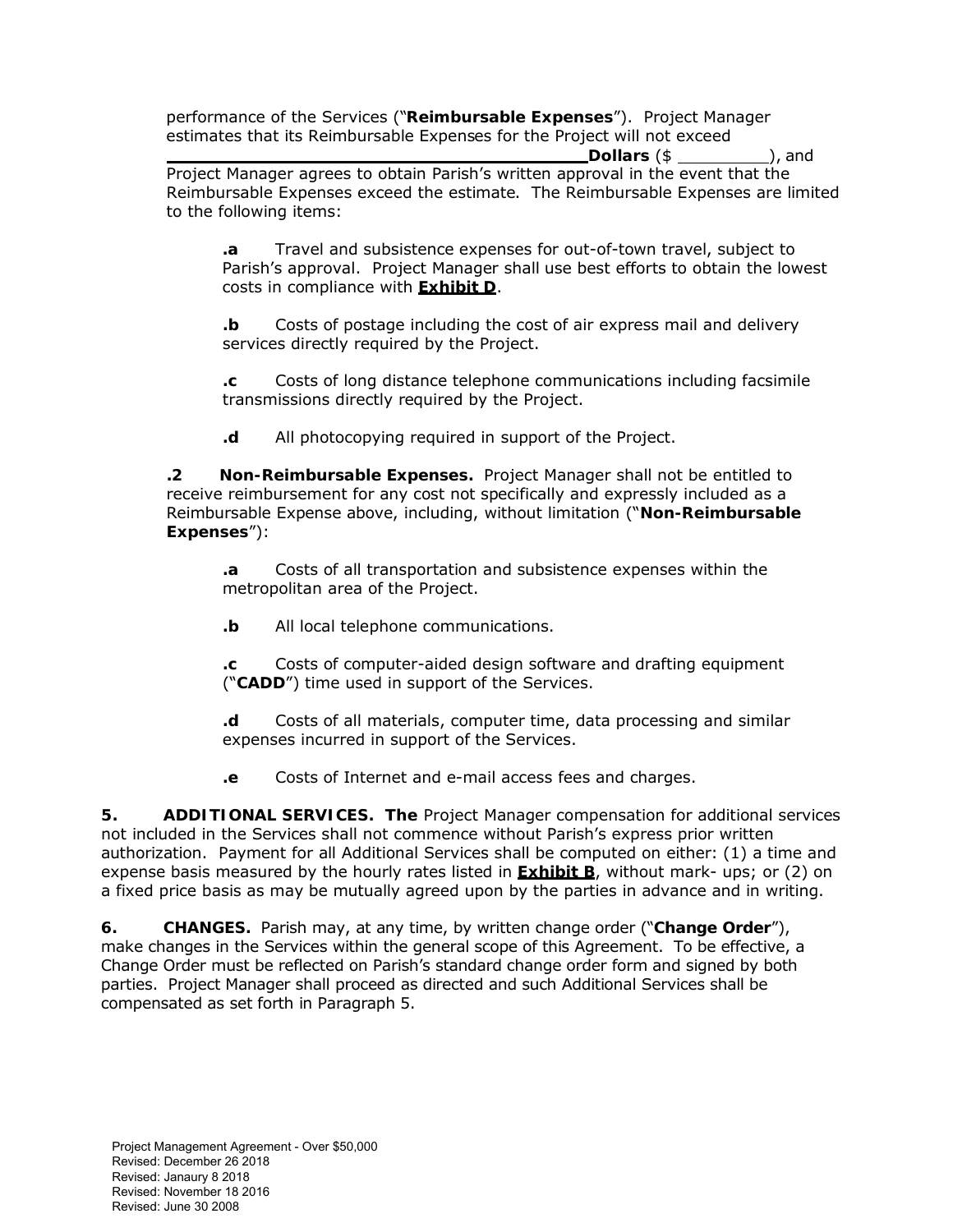## **7. PARISH'S RESPONSIBILITIES.**

**.1** Parish shall provide Project Manager with information regarding Parish's requirements for the Project and will cooperate with Project Manager in obtaining information reasonably requested by Project Manager.

**.2** Parish has established an overall Order of Magnitude Project Budget. The Project Budget shall include all estimated construction costs and all other Projectrelated costs and contingencies as specified by Parish. The Project Manager shall review the Project Budget and forward comments to Parish for Parish's consideration.

**.3** Project Manager may at times rely upon instructions from the Parish Liaison , as defined in Paragraph 10.1, as being authorized on behalf of Parish, except as may be expressly stated otherwise in this Agreement or subsequently advised to Project Manager by the Parish Liaison in writing. The Parish Liaison shall be reasonably available to Project Manager to facilitate communication with the parish. Parish may also designate in writing one or more additional representatives to assist with the administration of the Project upon whose directions Project Manager shall also be entitled to rely.

**.4** Parish shall retain an Architect and various consultants whose services, duties and responsibilities are to be described in agreements between Parish and the respective parties. The terms and conditions of each agreement noted above and any modifications thereto shall be furnished to Project Manager. Project Manager shall promptly notify Parish of any act or omission of which Project Manager becomes aware and recognizes as threatening or causing harm to the Project, the Site, the Work, or the interests of Parish or Owner.

**.5** Parish shall retain a General Contractor and various other Consultants, contractors, subcontractors, suppliers and vendors whose services, duties and responsibilities are to be described in agreements between Parish and the respective parties. Project Manager shall promptly notify Parish of any act or omission of which Project Manager becomes aware and recognizes as threatening or causing harm to the Project, the Site, the Work, or the interests of Parish therein.

**.6** As guided by the Architect and Construction Manager the Parish shall arrange for structural, mechanical, chemical, air and water pollution tests, tests for hazardous materials, other laboratory and environmental tests, inspections and reports as required by law or the Construction Documents.

**.7** Parish shall furnish Project Manager with a sufficient and reasonable quantity of the Construction Documents.

**.8** Prompt written notice shall be given by Parish to Project Manager and Architect if Parish becomes aware of any fault or defect in the Project or nonconformance with the Construction Documents.

**.9** Parish reserves the right to perform construction and operations related to the Project with Parish's own forces, and to award contracts in connection with the Project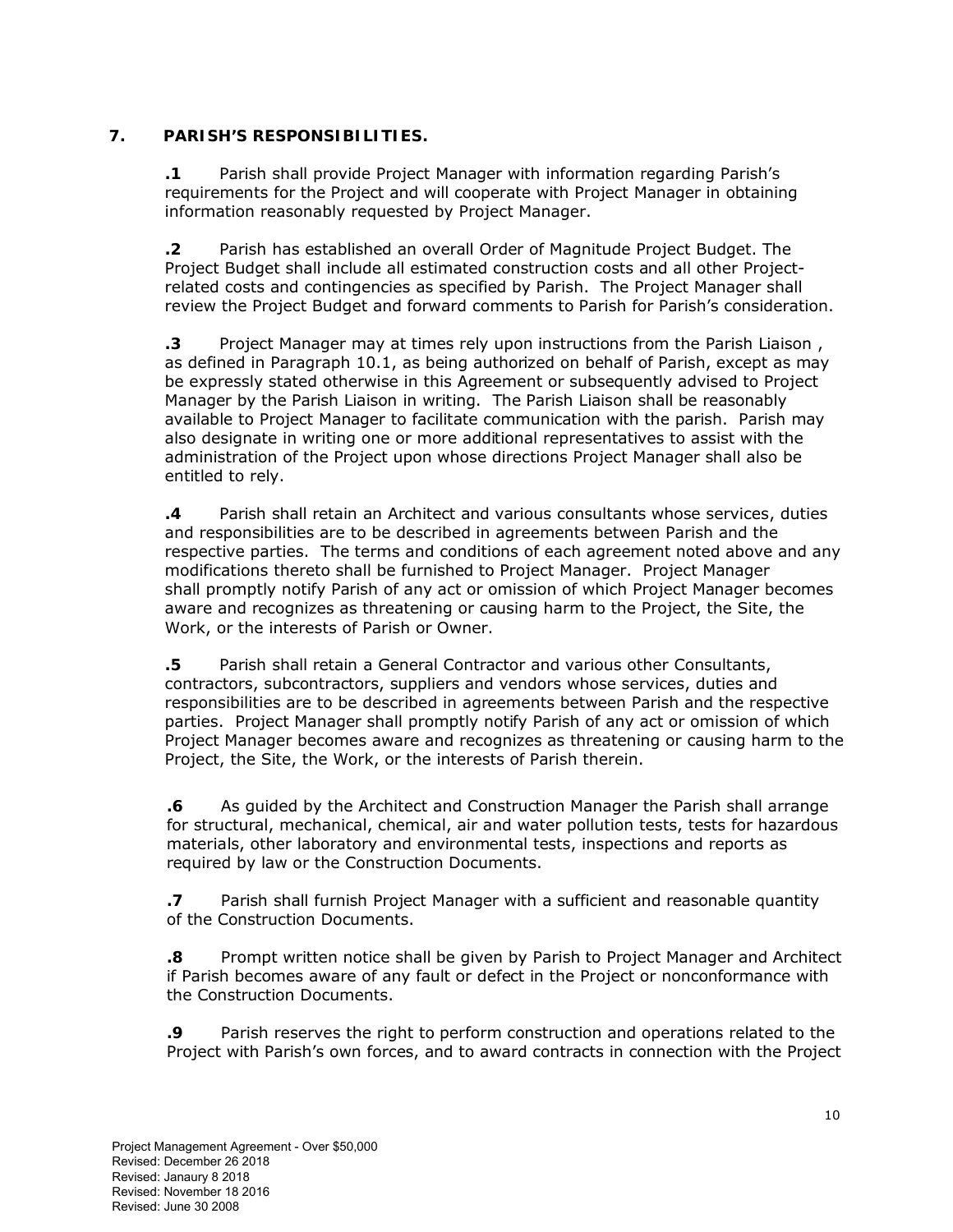which are not part of Project Manager's responsibilities under this Agreement. The Project Manager shall notify Parish if any such independent action will interfere with Project Manager's ability to perform Project Manager's responsibilities under this Agreement. When performing construction or operations related to the Project, Parish agrees to be subject to the same obligations and to have the same rights as the General Contractor with respect to Project Manager's responsibilities under this Agreement.

**.10** Information or services under Parish's control shall be furnished by Parish with reasonable promptness to avoid delay in the orderly progress of Project Manager's Services and the progress of the Work.

**8. INDEPENDENT CONTRACTOR.** Project Manager shall act as an independent contractor in providing the Services hereunder. The means and methods Project Manager employs to provide the Services are matters entirely within its discretion and control in accordance with accepted industry practices. Project Manager has no authority to act as an agent of Parish, except as expressly provided otherwise herein. Project Manager acknowledges and agrees that as an independent contractor, it is solely responsible and liable for performance of all duties, obligations and responsibilities as an employer of individuals hired or retained by Project Manager to provide services to the Parish, including, but not limited to, recruitment, interviewing, hiring, maintenance of personnel records, compliance with Form I-9 Employment Eligibility Verifications, drug testing, payment of wages, setting wage rates and supervision.

**9. EMPLOYEES.** Parish may, from time to time, establish reasonable rules and regulations relating to standards to be met by Project Manager regarding the appearance or conduct of employees or agents of Project Manager employed in connection the Services provided to Parish. Project Manager will remove, or cause to be removed, from the Site any persons to whom Parish may reasonably object and will ensure that such person(s) shall not thereafter be employed by Project Manager in connection with the Services to be provided hereunder.

## **10. AUTHORIZED REPRESENTATIVES:**

**.1 Parish Liaison.** Parish has designated\_\_\_\_\_\_\_\_\_\_\_\_\_\_\_\_\_\_\_\_\_\_\_\_\_\_\_\_\_\_\_\_ Phone Number: e-mail address: as its Project Liaison ("**PL**") authorized to represent Parish with respect to the Project.

### **.2 Project Manager's Representative.** Project Manager has appointed

**Manufarithe Indian Property**, Phone Number: **Container** e-mail address: \_\_\_\_\_ to be its representative, who is assigned solely to this Project, and is authorized to act on Project Manager's behalf with respect to the Project and whose decisions, notices and directives shall be binding upon Project Manager with respect to this Agreement.

### .**3 Architect, Consultant, or Interior Designer.**

**A.** The Architect for the Project is:

 with an office at Phone Number: \_\_\_\_\_\_\_\_\_\_\_\_\_\_\_\_\_, e-mail address: \_\_\_\_\_\_\_\_\_\_\_\_\_\_\_\_\_\_\_\_\_\_\_\_\_\_\_\_\_\_\_\_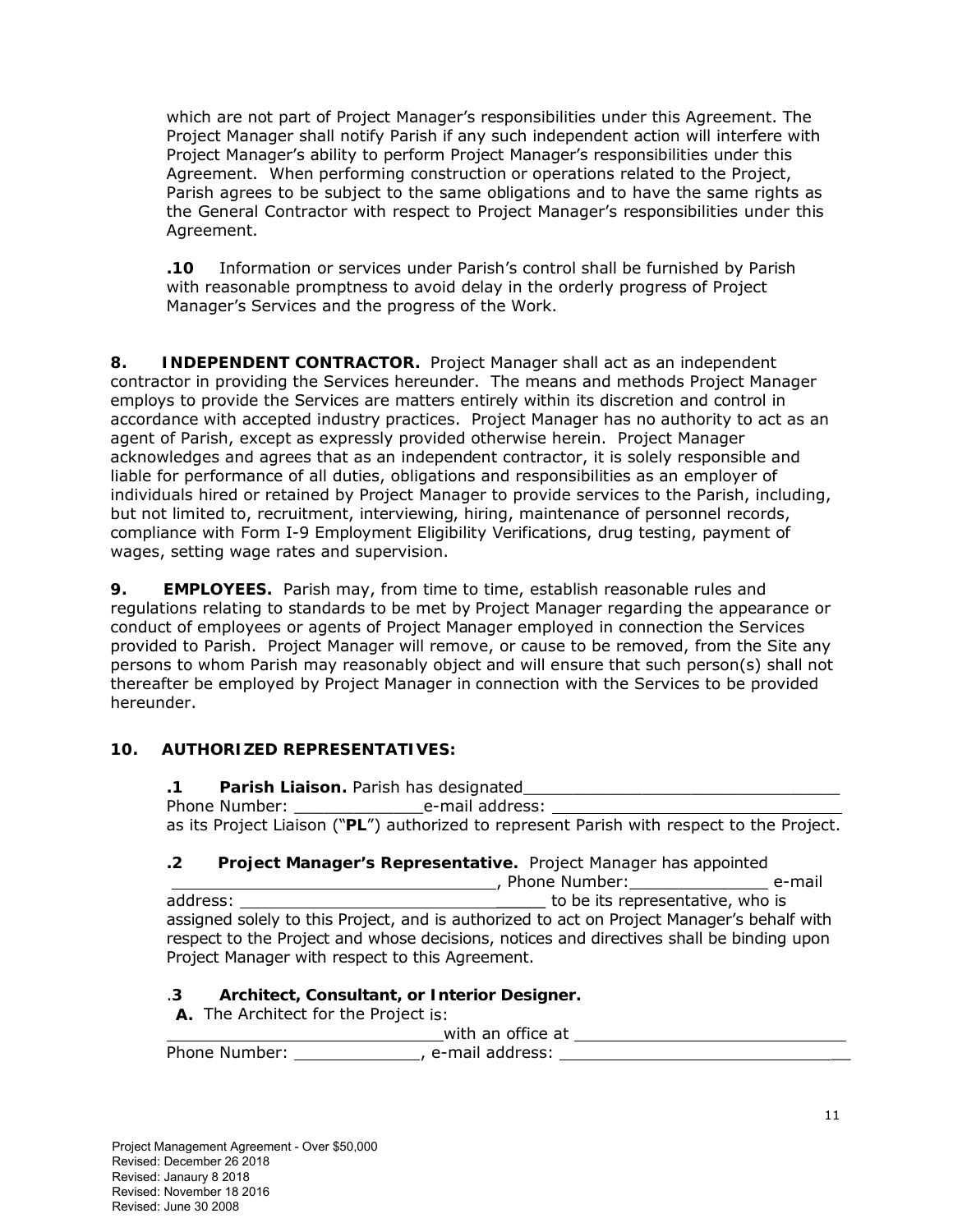| <b>B.</b> The Interior Designer for the Project is:<br>office at | with an |
|------------------------------------------------------------------|---------|
| Phone Number:<br>e-mail address:                                 |         |

**C.** The Consultant for the Project is: with an office at Phone Number: , e-mail address:

**11. TIME OF THE ESSENCE.** Performance of Project Manager's Services shall commence timely and shall continue until Project Manager satisfactorily performs its Services and Parish duly accepts the Services as complete. Project Manager acknowledges that **TIME IS OF THE ESSENCE** of this Agreement. In this regard, Project Manager hereby accepts and confirms that the time allowed in the Project Schedule is reasonable for completing the Services and hereby agrees to dedicate such personnel and other resources as may be necessary to guarantee that the Services are managed and performed continuously in a diligent, skilled and professional manner in accordance with Parish's objectives of cost, time and quality.

**12. APPLICATIONS FOR PAYMENT.** Project Manager will be paid monthly, based upon the progress of the Services ("**Progress Payments**") and within thirty (30) days of final completion of the Services ("Final Payment"). On or before the twentieth (20<sup>th</sup>) day of each month, Project Manager shall submit its monthly application for payment for the preceding month ("**Application for Payment**") to the Pastor in a format and supported by such documentation to verify entitlement as Parish reasonably may require, including lien waivers in a format approved by Parish. Each such monthly Application for Payment shall identify clearly, itemize and attribute all cost items in a manner that facilitates review by Parish and shall itemize separately the following:

**.1** The amount due for Services provided during the preceding month.

**.2** The amount of Reimbursable Expenses related to the Services performed during the preceding month.

**.3** The amount of Additional Services completed during the preceding month. Progress Payments shall be paid within thirty (30) days after Parish's receipt of Project Manager's approved Application for Payment if the Application for Payment is received by the Pastor on or before the twentieth  $(20<sup>th</sup>)$  of each month.

**13. INDEMNIFICATION.** Project Manager shall defend, indemnify and hold harmless Owner and the Owner's respective successors and assigns and each of their directors, officers, employees, agents, representatives and assigns (collectively referred to as the "**Indemnitees**") from and against any and all claims, causes of actions, damages, liabilities, losses, costs and expenses, including reasonable attorneys' fees, arising out of or connected with the performance of Project Manager's Services, including the acts, errors or omissions by the Project Manager, its employees and agents, or others for whom the Project Manager is responsible in the performance of its Services under this Agreement. In the event that any claim is made or an action or proceeding is brought against Indemnitees, arising out of Project Manager's Services, any such Indemnitee may, by notice to Project Manager, require Project Manager, at Project Manager's expense, to resist such claim or take over the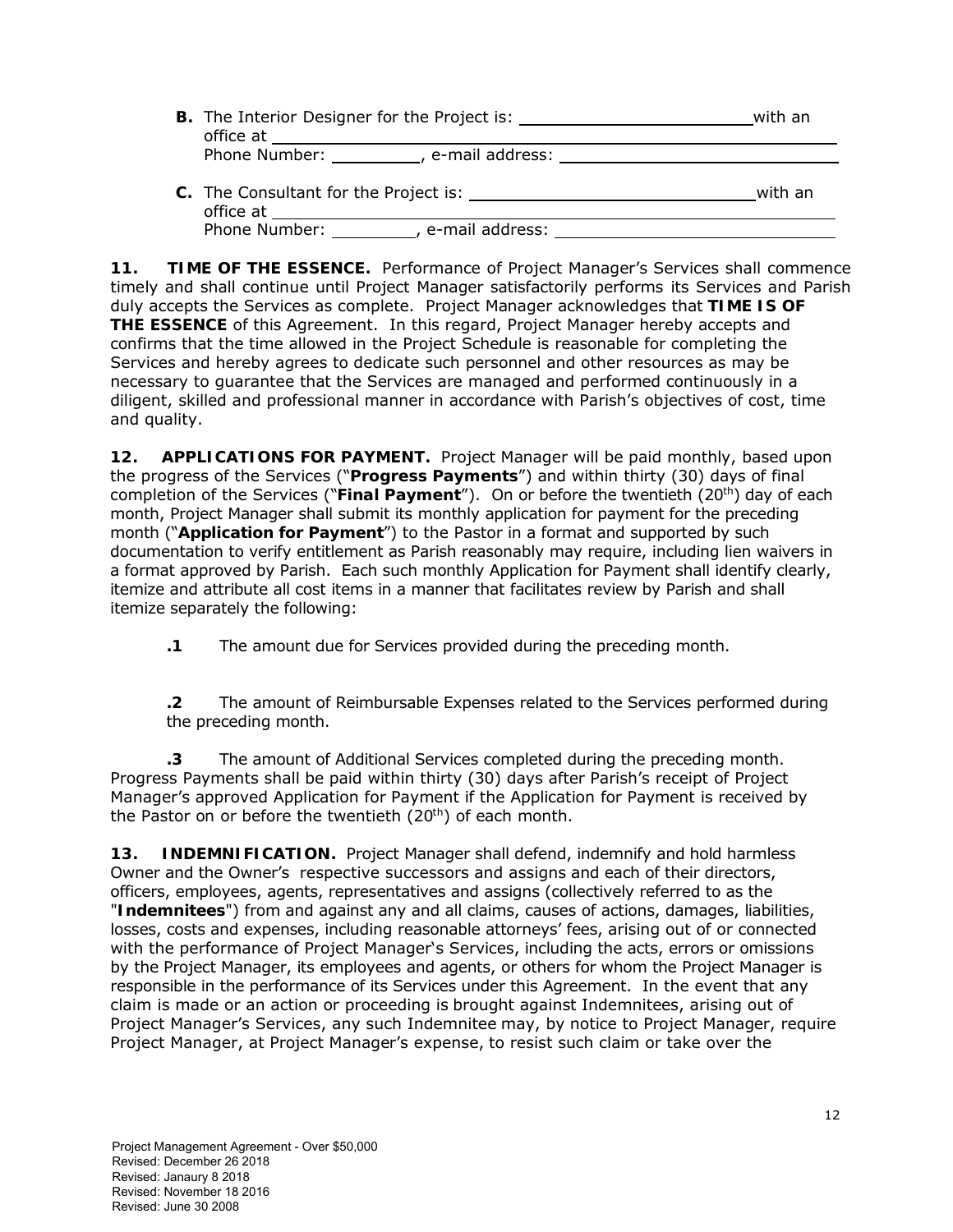defense of any such action or proceeding and employ counsel for such purpose. Any counsel chosen by Project Manager is subject to Indemnitees prior written approval, which approval shall not be unreasonably conditioned, delayed or denied. In the case of counsel acting for the Project Manager's insurance underwriters, Indemnitees approval is deemed to have been given. Project Manager's obligations under this Paragraph 14 shall survive termination of this Agreement.

**14. INSURANCE.** Project Manager shall procure and maintain at its expense policies of insurance of the types and in amounts no less than the minimum coverages specified in **Exhibit E** attached hereto. Project Manager shall maintain such policies of insurance for the duration of the Services and for a period of at least two (2) years thereafter if no other time period is specified herein.

## **15. TERMINATION, SUSPENSION AND STOP WORK ORDERS.**

**.1 General.** The Owner shall have the right to terminate this Agreement as follows:

**.a Termination for Cause.** Owner may terminate this Agreement upon written notice if Project Manager: (i) violates or breaches any of the terms, conditions or covenants hereof and does not remedy such violation or breach within

ten (10) days after written notice by Owner to Project Manager of such violation or breach ("**Default Notice**"); or (ii) makes an assignment for the benefit of creditors or is a party to a voluntary or involuntary bankruptcy proceeding ("**Termination for Cause**").

**.b Termination for Convenience.** Owner may terminate this Agreement in whole or in part solely for Parish's convenience ("**Termination for Convenience**") upon written notice to the Project Manager, without regard to any fault or failure to perform by Project Manager or any other party. In the event of a Termination for Convenience, Project Manager shall be paid for all Services satisfactorily performed up to the date of such notice plus an additional amount for reasonable, unavoidable, and direct costs of demobilization for a maximum of ten (10) days following receipt of the notice.

**.2 Limitation of Parish's Liability.** Owner shall have no further liability to Project Manager for compensation, expenses, additional fees or anticipated profits for unperformed Services, lost business opportunities, impaired bonding capacity, or any overhead or general conditions costs attributable to a termination by Parish. All amounts payable by Parish shall be subject to Parish's right of audit and offset.

**.3 Owner's Rights Upon Termination for Cause.** If all or a portion of Project Manager's Services are terminated pursuant to Paragraph 15.1.a, Project Manager shall not be entitled to receive any payment until after final completion of the Services is achieved by others and after Owner has assessed its additional costs and damages arising out of such Termination for Cause. If Owner's costs to achieve final completion of the Services are in excess of the Contract Price, Project Manager shall pay Owner for all costs in excess of the Contract Price, plus reimbursement for all of Parish's additional costs for remedial design services, managerial and administrative services, attorney's fees and court costs arising out of such Termination for Cause.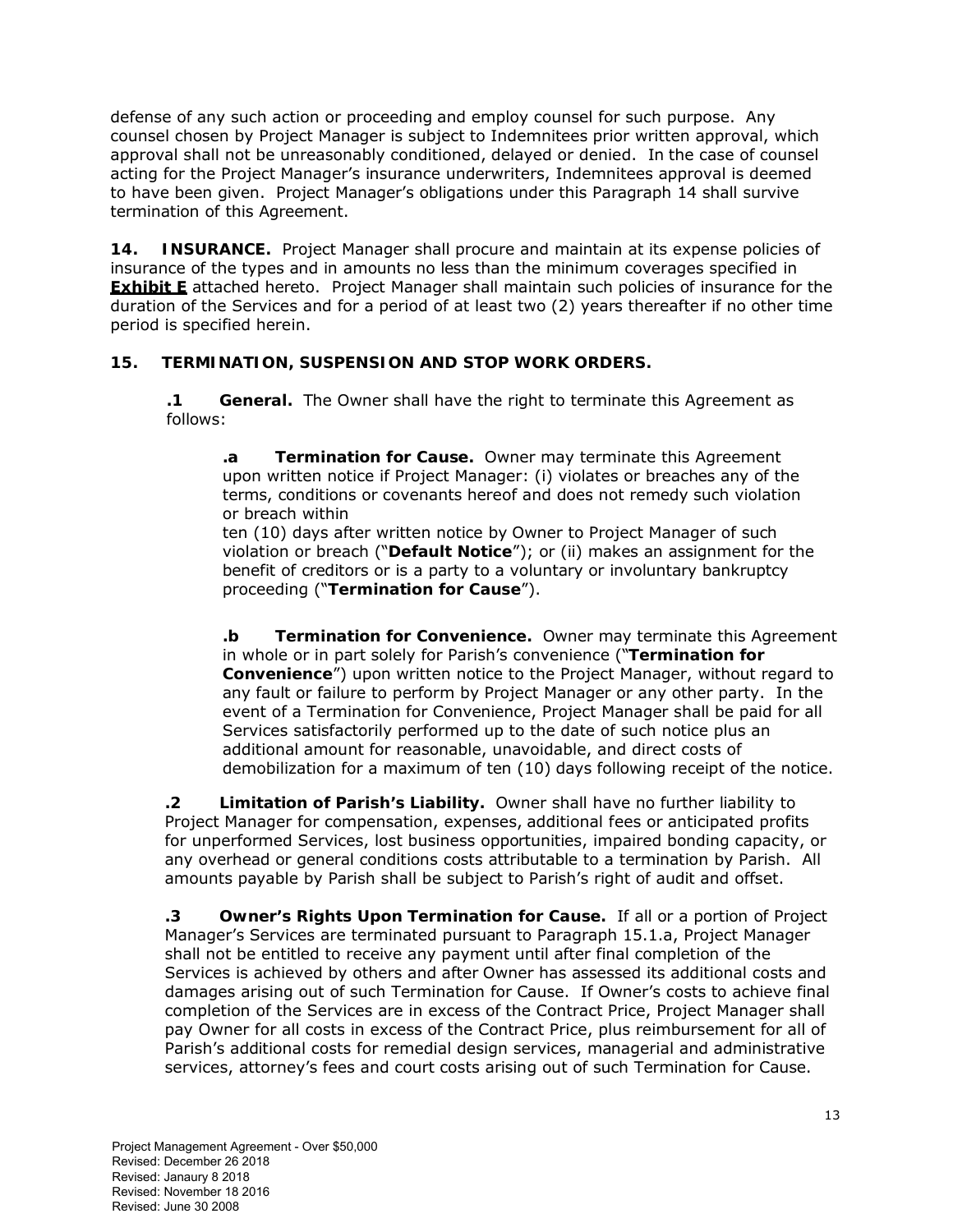Upon such Termination for Cause, Project Manager shall immediately undertake all necessary steps to mitigate Owner's damages, including but not limited to the following:

**.a** Cease operations and vacate the Site to the extent specified in the Default Notice;

**.b** Upon Owner's request, terminate all subcontracts and purchase orders which relate to the terminated Services;

**.c** Upon request and as directed by Parish, assign all Project Manager's right, title and interest to all subcontracts, purchase orders, rental agreements, materials, supplies and equipment using forms satisfactory to Parish and otherwise assist Parish in the orderly and expeditious transfer of such rights;

**.d** Turn over to Parish the originals of all documents that may be needed to facilitate completion of the Services by others;

**.e** Proceed to complete the performance of all Services not terminated;

**.f** Take such actions that may be necessary, or that Parish may direct, for the protection and preservation of the terminated Services;

**.g** Remove all of Project Manager's property from Parish's premises. Any property not so removed may be removed by Parish at Project Manager's expense.

**.4 Suspension.** Parish may at any time, with or without cause, suspend performance of all or any portion of the Services by giving Project Manager notice specifying which portion of the Services are to be suspended and the effective date of such suspension. Project Manager shall continue to perform diligently any remaining Services that are not suspended and shall take all actions necessary to maintain and safeguard all materials, equipment, supplies and Services in progress

affected by the suspension. In the event of a suspension, Parish shall pay Project Manager an amount equivalent to the portion of the Contract Price earned by Project Manager for Services satisfactorily performed prior to the effective date of the suspension.

**.5 Stop Work Orders.** In the event of any breach of this Agreement, and in lieu of declaring a Termination for Cause, Parish may elect to stop any operations of Project Manager or any affected sub consultants or vendors until such default or failure is removed ("**Stop Work Order**"). No part of the time lost due to Stop Work Orders arising out of such breaches shall be made the subject of a claim for extension of time or for increased costs or damages by Project Manager. The issuance of a Stop Work Order shall not prejudice Parish's right to subsequently institute a Termination for Cause.

**16. ASSIGNMENT.** The Services to be provided by Project Manager hereunder are personal in nature and accordingly, Project Manager may not assign or encumber this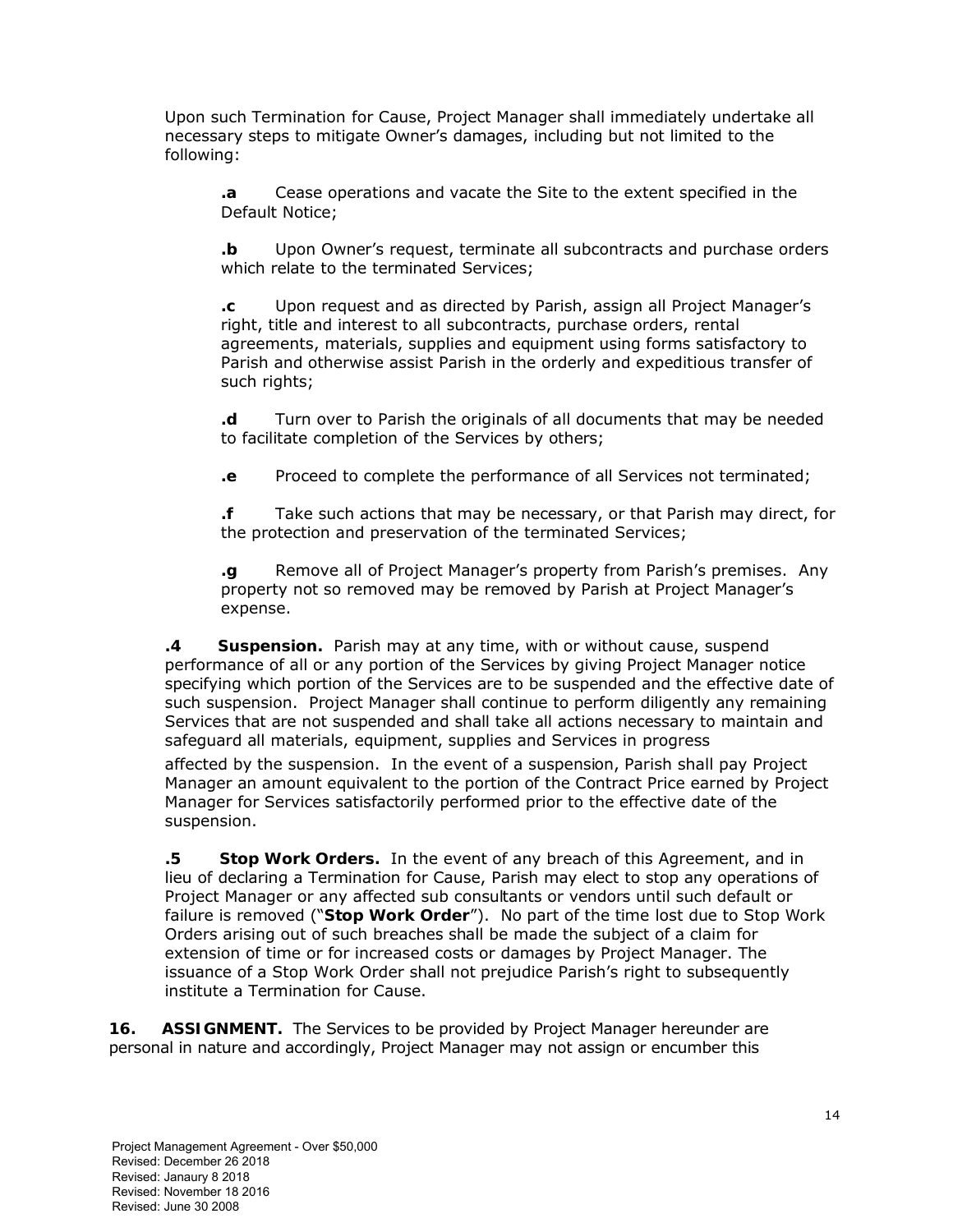Agreement or any rights or obligations of Project Manager hereunder.

**17. ADVERTISING AND USE OF NAME.** Project Manager shall not display or distribute any advertising signs or notices of any kind whatsoever at the Parish, except caution and work in progress signs, without the prior written permission of Parish in each instance. Any such permission given shall be revocable at any time thereafter without prior notice to Project Manager and at the sole discretion of Parish.

**18. PARISH'S AUDIT RIGHTS.** Project Manager shall maintain all Project-related records ("**Project Records**") for a period of two (2) years after the Project has ended ("**Retention Period**"). Parish shall have the right to audit, copy and inspect all such Project Records, including all electronic records, files and renderings which are retained in computers or on diskettes, at all reasonable times during the course of the Services and during the Retention Period. Project Records shall be made available to the Parish at all times to assist Parish in the resolution of any issues pertaining to Change Orders based on time and expense, claims, other issues pertaining to an increase or decrease in the Contract Price and/or the Project Schedule, or compliance with Parish's business ethics policies.

**19. PARISH'S RIGHT TO WITHHOLD:** Notwithstanding anything to the contrary herein, Parish may withhold from any Progress Payment or the Final Payment, the amount which, in Parish's reasonable opinion, is necessary to protect Parish from any overpayment, claims, damages, lawsuits or losses which may result from Project Manager's failure to perform the Services in accordance with the requirements of this Agreement or under any other circumstance that Parish deems such withholding necessary.

# **20. CLAIMS AND DISPUTES:**

**.1 General.** The validity, interpretation and effect of this Agreement shall be governed by laws of the State of Hawaii. The existence of any claim, dispute or legal proceeding shall not relieve Project Manager from its obligation to properly perform its Work as set forth herein. In the event of a dispute with respect to amounts payable under a request for payment from the Project Manager. Owner shall pay all undisputed amounts and Architect shall continue performing any remaining Work hereunder. Neither party shall initiate a legal proceeding nor shall the applicable statute of limitations commence to run until the Work is fully performed or until this Agreement is terminated, whichever occurs first.

**.2 Mediation**. In the event of any claim, dispute or other matter arising out of or relating to this Agreement, the parties shall attempt to resolve any dispute amicably at a meeting to be attended by persons with decision-making authority. If, within thirty (30) days after such meeting, the parties have not resolved the dispute, they shall submit the dispute to mediation by written demand in accordance with the Construction Industry Mediation Procedures of the Dispute Prevention and Resolution, Inc., 1003 Bishop Street, Pauahi Tower Suite 1155, Honolulu, HI 96813 and bear equally the costs of the mediation.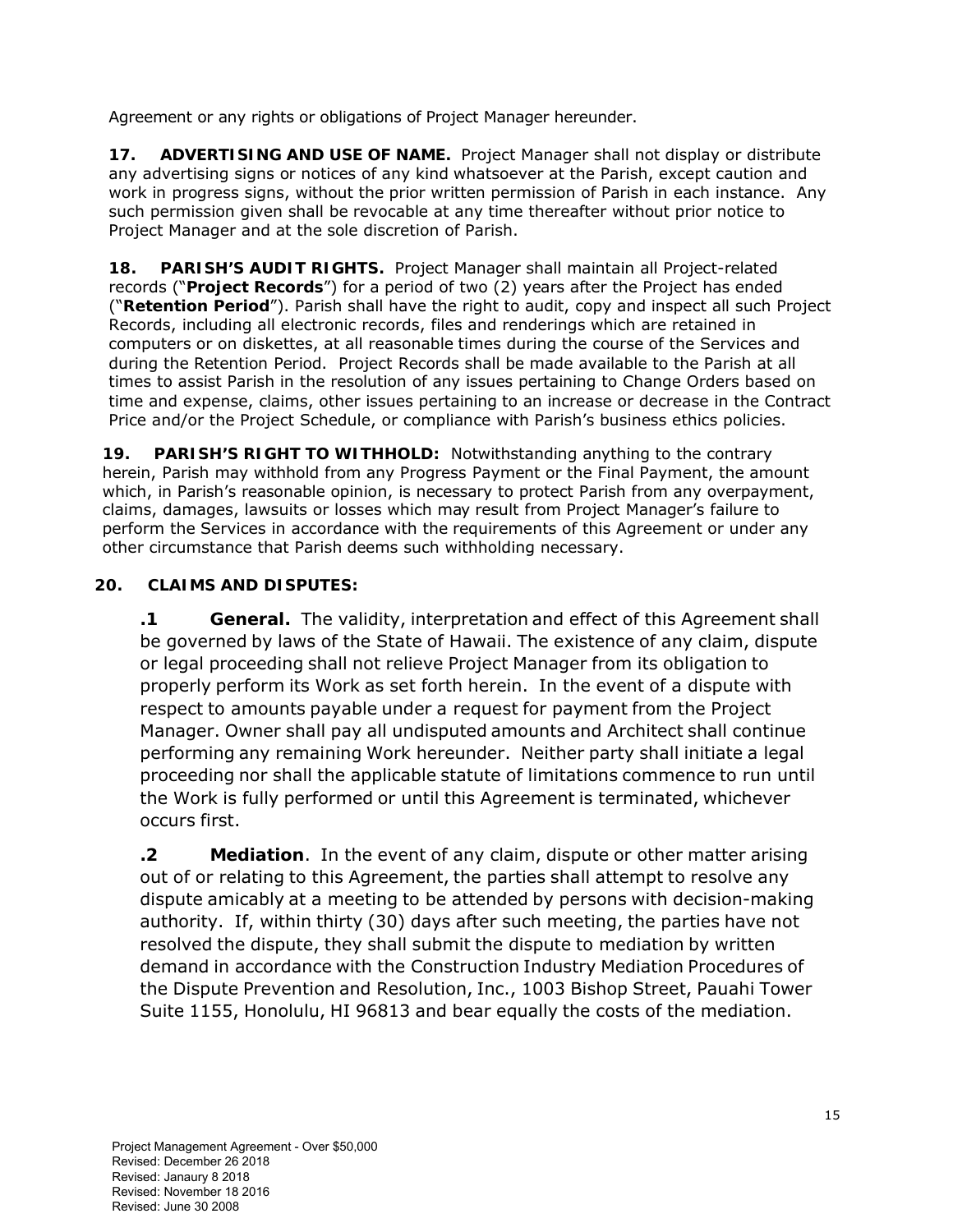**.3 Arbitration**. If, within thirty (30) days after mediation is initiated, the mediation does not result in settlement of the dispute, then the same shall be settled by arbitration administered Dispute Prevention and Resolution, Inc., 1003 Bishop Street, Pauahi Tower Suite 1155, Honolulu, HI 96813 and not by litigation. Either party may submit such unresolved dispute to arbitration, which shall be conducted by a sole arbitrator. The arbitrator shall be selected in accordance with Dispute Prevention and Resolution, Inc., 1003 Bishop Street, Pauahi Tower Suite 1155, Honolulu, HI 96813, however, the arbitrator must have experience in construction disputes and must not have any conflict of interest. The compensation of the arbitrator and all related expenses shall be borne equally by the parties, unless otherwise awarded by the arbitrator. Unless otherwise agreed, the arbitration shall be conducted in the State of Hawaii. The prevailing party shall be entitled to recover its reasonable attorneys' fees, costs and disbursements in any action brought to enforce its rights under this Agreement.

**.4 WAIVER OF JURY TRIAL. THE PARTIES HERETO, AFTER CONSULTING WITH COUNSEL, HEREBY KNOWINGLY AND VOLUNTARILY WAIVE THEIR RIGHTS TO TRIAL BY JURY, AND ACKNOWLEDGE THAT THEY UNDERSTAND AND ACCEPT THE DISPUTE RESOLUTION PROCEDURE SET FORTH IN THIS AGREEMENT.**

**21. NOTICES.** All notices and other communication to be given hereunder shall be in writing and be deemed to have been received either: (1) immediately upon personal delivery or confirmed fax receipt; (2) one (1) business day after having been sent by confirmed overnight courier; or (3) three (3) days after mailing, if mailed by certified mail, return receipt requested, postage prepaid:

| If to Owner:<br>Owner's Name:<br>Owner's Address:<br>Attn: Owner's Rep:<br>E-mail:                                           |  |
|------------------------------------------------------------------------------------------------------------------------------|--|
| If to Parish:<br>3arish Name:<br>Parish Address:<br>Attn: Parish Liaison:<br>E-mail:                                         |  |
| If to Project Manager:<br>Name of Project Manager:<br>Address of Project Manager:<br>Attn: Project Manager's Rep:<br>E-mail: |  |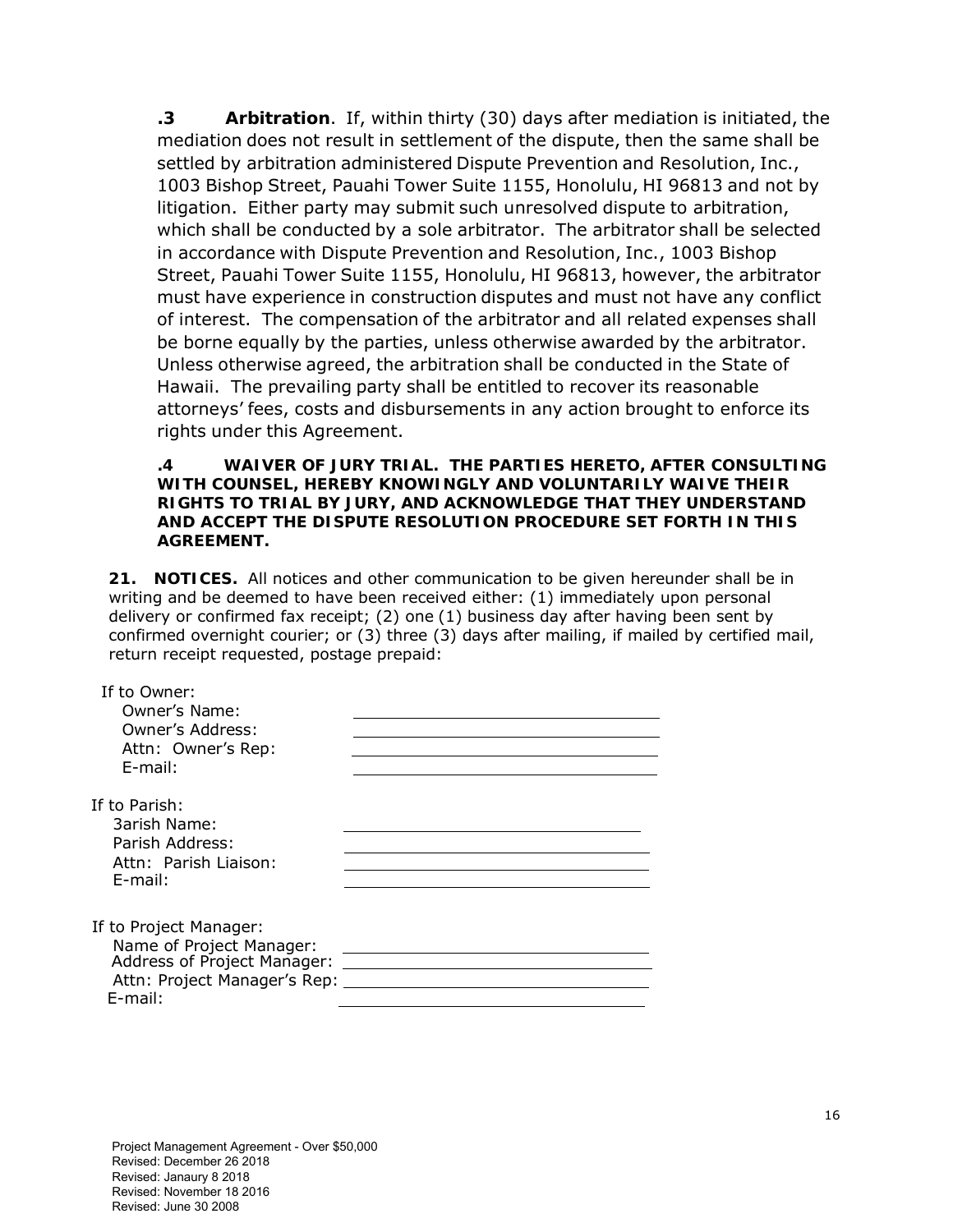The parties hereto shall be responsible for notifying each other of any change of address or facsimile number in accordance with this Paragraph 22.

**22. PROPRIETARY INFORMATION.** Parish considers all information pertaining to the Services or the Project to be confidential and proprietary unless otherwise stated to Project Manager in writing. Project Manager shall refrain from disclosing any such information without Parish's prior written consent, including any information which is prepared or developed by or through Project Manager, Parish, Architect, contractors or other consultants of Parish.

**23. NO THIRD PARTY BENEFICIARY.** Except as may be expressly provided otherwise herein, this Agreement and the obligations of the parties are intended for the sole benefit of the parties and shall not create any rights in any other person or entity whatsoever except Parish and Project Manager.

**24. SEVERABILITY.** The invalidity or unenforceability of any one of the terms, conditions, covenants or provisions of this Agreement, or any portion thereof, shall not affect the remaining portions thereof, and the Agreement shall be construed and enforced as if such invalid term, condition, covenant or provision had not been included herein.

**25. ENTIRETY OF THE AGREEMENT.** This Agreement, together with the attached Exhibits, contains the full and complete understanding of the parties as to the subjects contained herein and supersedes any and all prior written or oral agreements or understandings between the parties. This Agreement may not be modified except by a subsequent writing executed by both parties. Waiver from time to time of any provision hereunder will not be deemed to be a full waiver of such provision or a waiver of any other provisions hereunder. The terms of this Agreement are mutually agreed to be clear and unambiguous, shall be considered the workmanship of all of the parties and shall not be construed against the drafting party.

**26. DAYS.** For the purposes of this Agreement and unless stated to the contrary, the term "days" shall refer to calendar days.

**27. COUNTERPARTS.** This Agreement may be executed in several counterparts, each of which shall be deemed an original, but all of which shall constitute one and the same instrument.

**IN WITNESS WHEREOF**, the parties have duly executed this Agreement as of the day and year first written above.

## **ROMAN CATHOLIC CHURCH IN THE STATE OF HAWAII**

| By:    |  |  |  |
|--------|--|--|--|
| Name:  |  |  |  |
| Title: |  |  |  |
|        |  |  |  |
|        |  |  |  |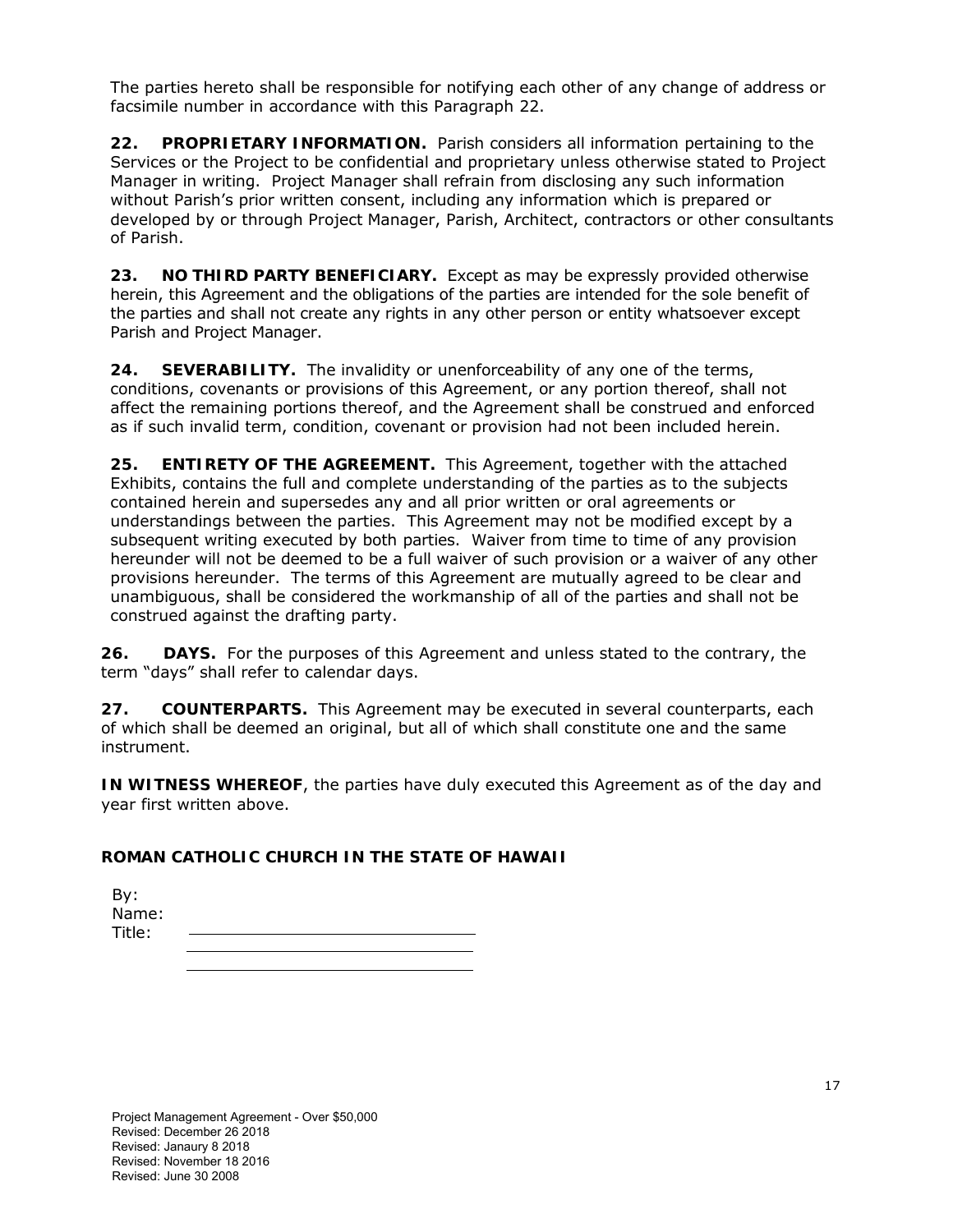#### **PARISH**

| By:    |  |
|--------|--|
| Name:  |  |
| Title: |  |

### **NAME OF PROJECT MANAGER**

| By:    |  |
|--------|--|
| Name:  |  |
| Title: |  |

The Diocesan Attorney must review this Agreement when there are suggested modifications to it:

Diocesan form reviewed by:

#### **ASHFORD & WRISTON**

A Limited Liability Law Partnership LLP

| By:    |  |
|--------|--|
| Name:  |  |
| Title: |  |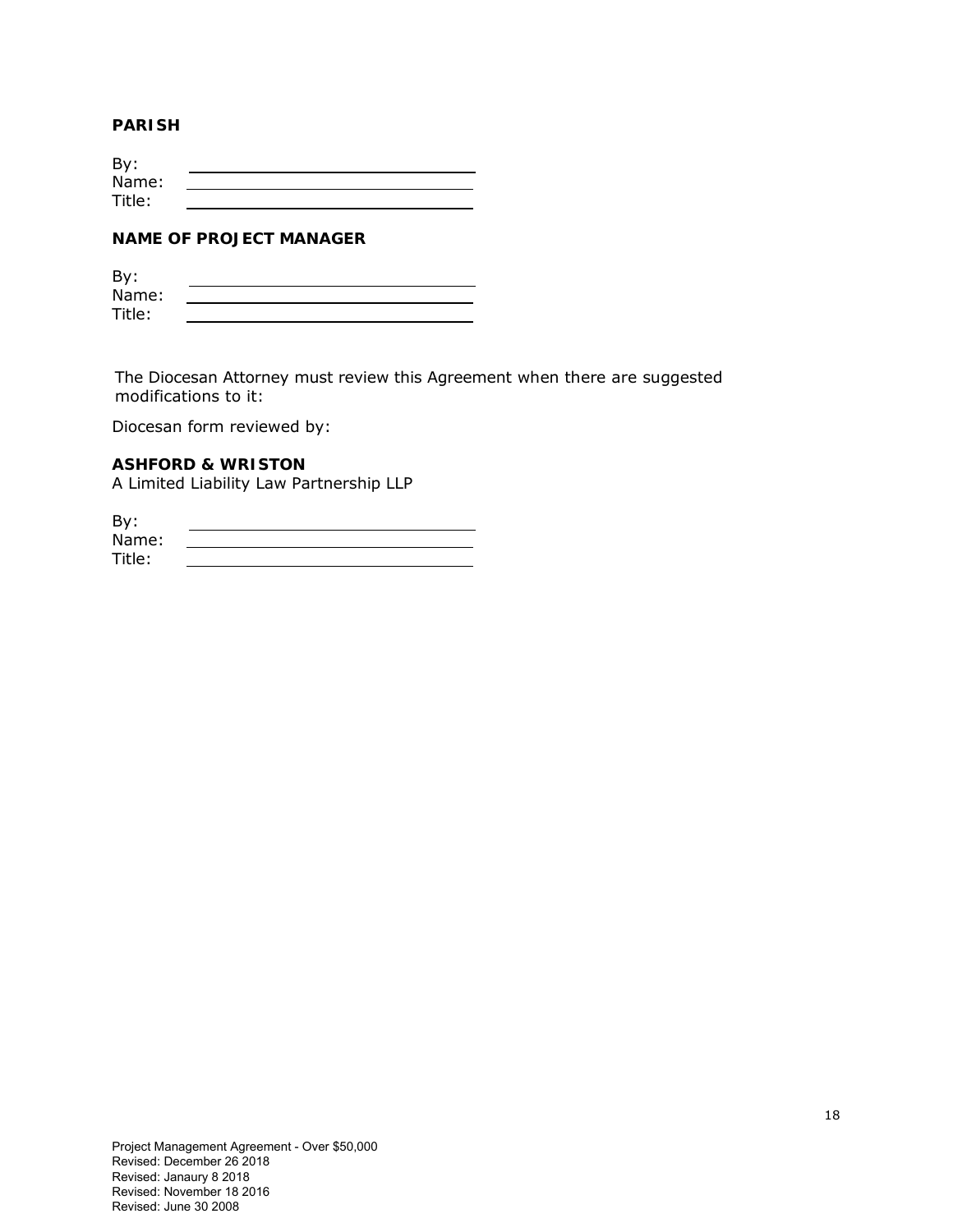# **EXHIBIT A**

**Scope of Services**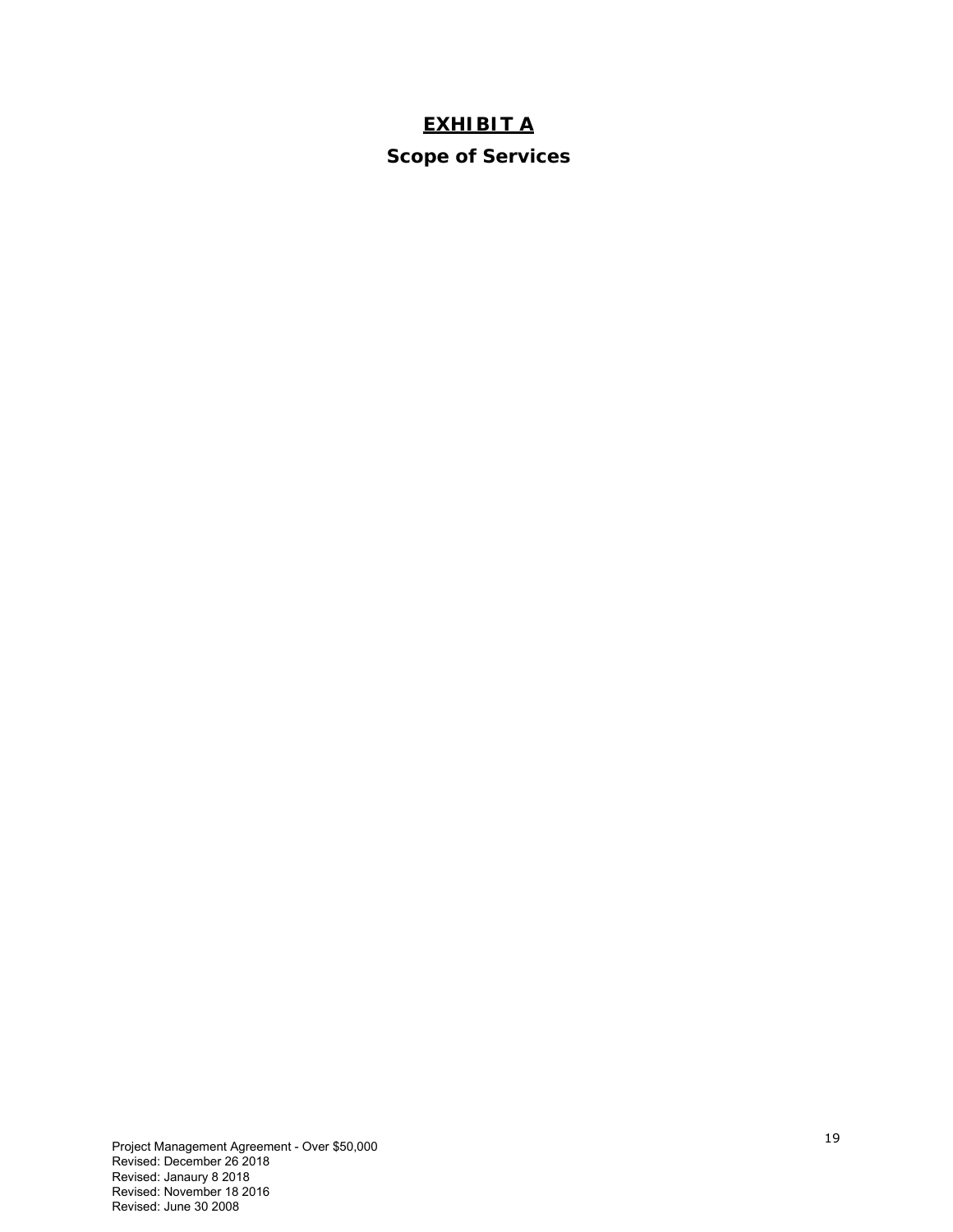# **EXHIBIT B Personnel Staffing Plan**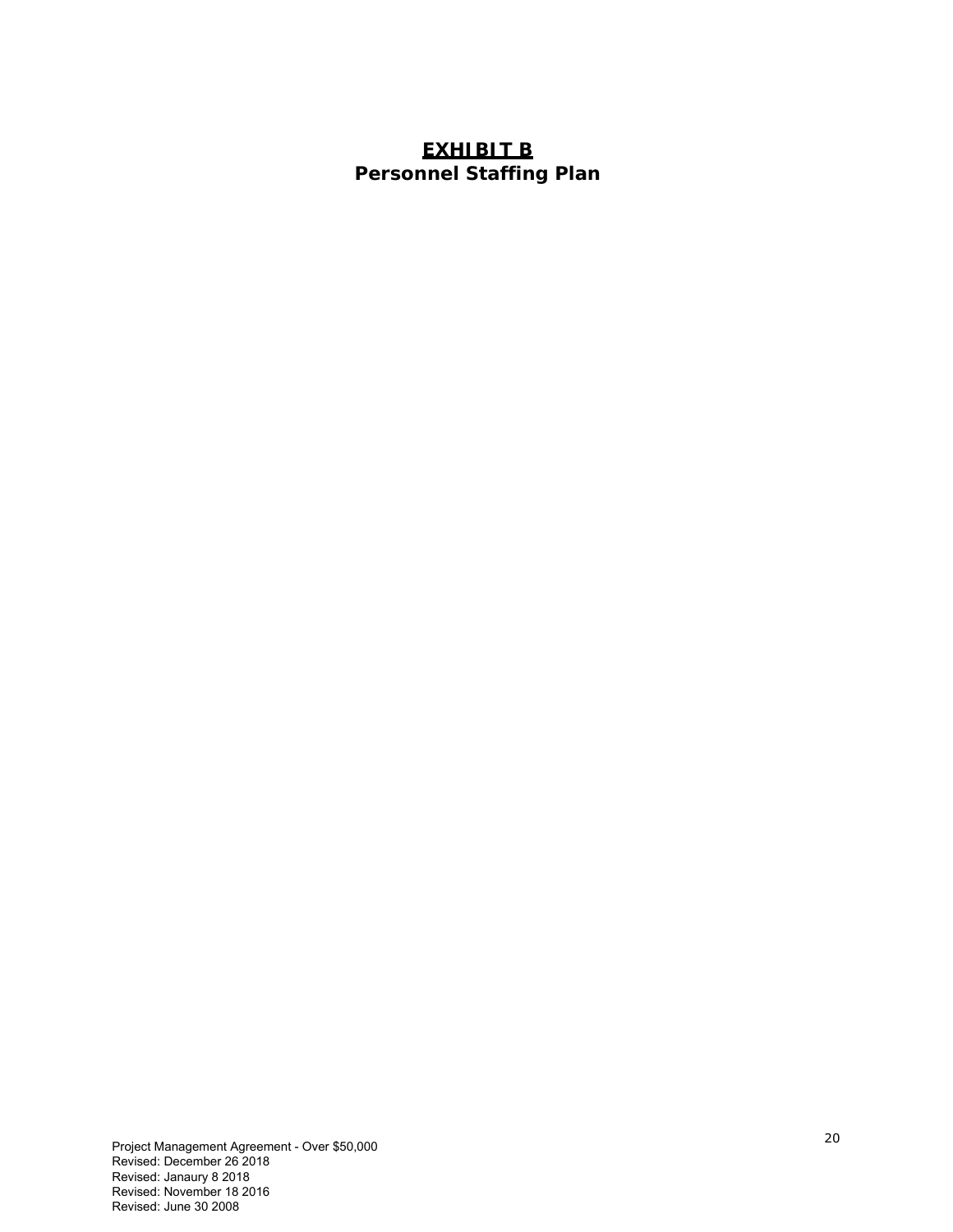# **EXHIBIT C Project Schedule**  (See Attached)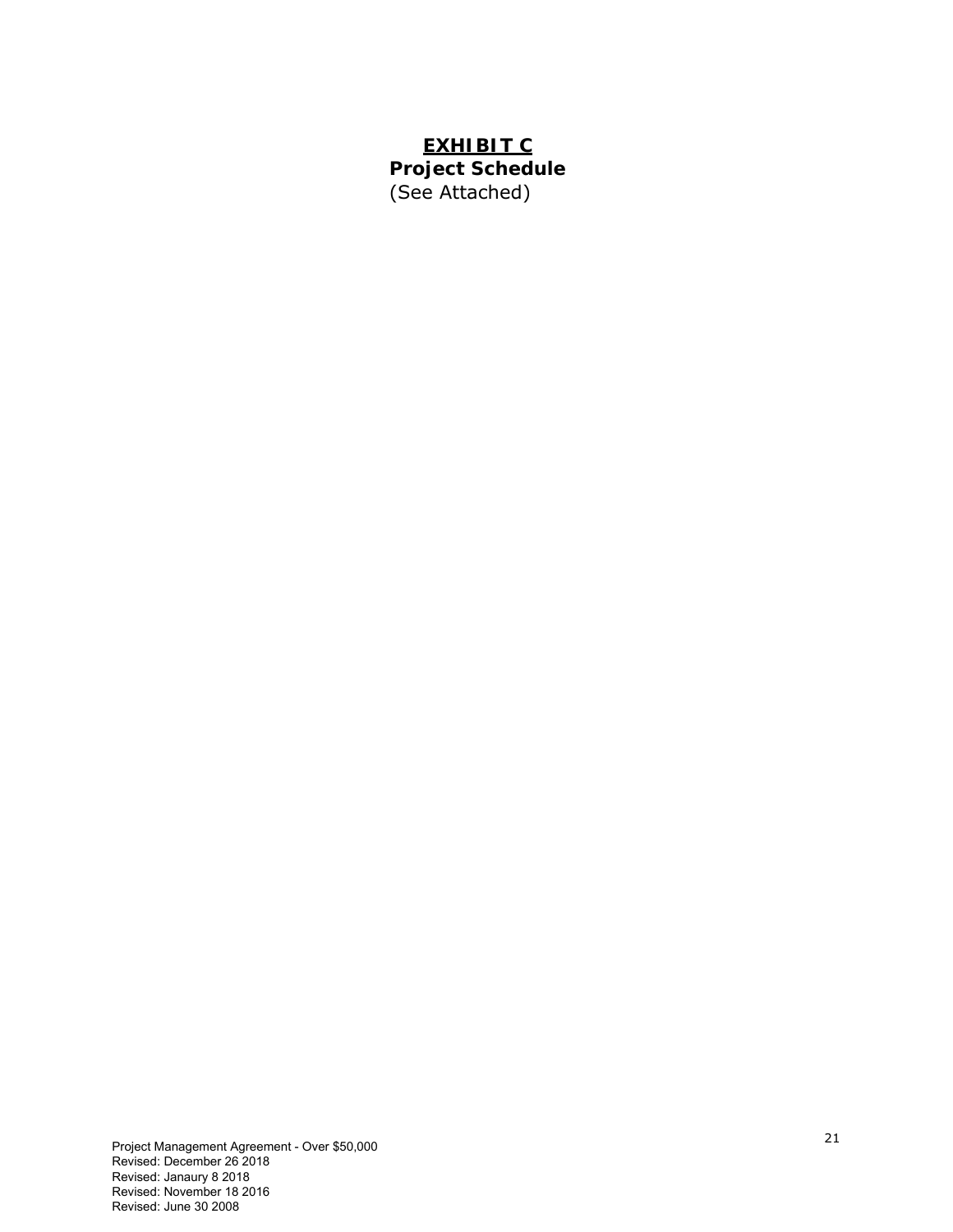# **EXHIBIT D Expense Account Procedures**

- 1. Project Manager will be reimbursed for actual costs incurred on the company's behalf while Project Manager's employees are engaged solely in authorized Parish business. Such expenses must be reasonable in the circumstances and must be necessary and incidental to the performance of the Parish business involved.
- 2. Every Project Manager employee is responsible for controlling expenses at the lowest possible level and for ensuring that Parish receives adequate value for all expenditures. Project Manager's employees are expected to use common sense in the disbursement of funds and to treat all expenditures as they would if they had to pay for them personally.
- 3. Expense accounts are to be submitted monthly by the 10th of the succeeding month.
- 4. When booking airline reservations, Project Manager is to book coach class only and as far in advance as possible to increase the opportunity for obtaining reduced or discounted fares. Stopovers or connecting flights can provide savings.
- 5. Rental cars should only be used when less expensive transportation is not available. If a rental is authorized, Project Manager's employees are to rent standard or small cars. The cost of automobile rentals will not be reimbursed for weekend or holiday travel.
- 6. The cost of taxicabs to and from the place of business, Parish and airport is reimbursable. However, bus or airport shuttle should be used whenever possible.
- 7. Parish facilities are to be used wherever possible, and only standard rooms are to be requested while on company business.
- 8. The following Parish charges listed below are examples of the types of charges that are Non-Reimbursable Expenses:
	- Personal telephone calls or any calls or expenses forNon-Parish business
	- Gift shop charges
	- $\sqrt{N}$  Non-Parish business related payouts
	- Entertainment
	- $\overline{\phantom{a}}$  Health club services
	- Hairdresser services
	- Golf, tennis fees, etc...
- 9. All expense account forms must be completely filled out on both sides. Receipts are required for every expense over \$15.00; however, every Project Manager employee is encouraged to submit a receipt for EVERY item on the expense report.
- 10. Laundry and dry cleaning are not reimbursable.
- 11. Expenditures for entertaining are not reimbursable.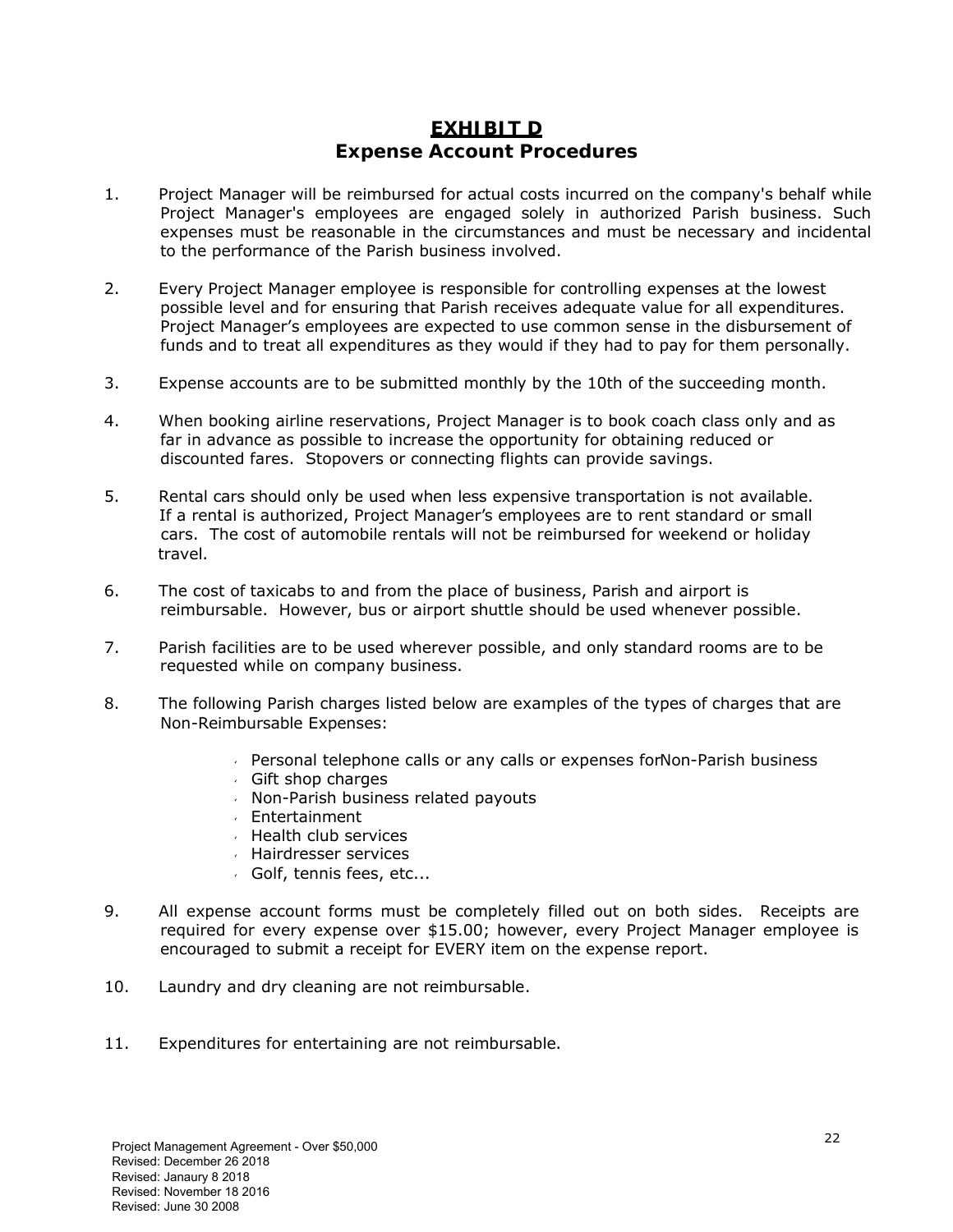- 12. Expenses for spouses accompanying Project Manager's employee on a business trip are not reimbursable.
- 13. Reasonable gratuities are reimbursable only when business related. Food and Beverage gratuities should be added to the restaurant check and should NOT be paid in cash.
- 14. The following expenses are examples of the types of expenses that are Non-Reimbursable Expenses:
	- Personal travel
	- $\overline{a}$  Airline trip insurance
	- $\overline{B}$  Barbershop, beauty shop or shoe shine charges
	- Personal or non-Parish business telephone calls and postage charges
	- Theft damage or loss of luggage or effects
	- Clothing
	- Gifts (flowers, Christmas, birthday, etc.)
	- $\sqrt{ }$  Traffic/parking violation fines
	- $\overline{\phantom{a}}$  Bar or liquor bills or movie charges
	- $\sqrt{ }$  Newspapers or magazines
	- Personal medical expenses
	- Personal toiletries
	- $\sqrt{ }$  Personal credit fees or charges
	- Health Club services
	- Limousines
	- Airline club fees
	- Babysitting services
	- Repairs, maintenance or insurance of personal automobiles
	- Other personal, non-Parish or UNREASONABLE expenses
- 15. Expense accounts should be accompanied by all receipts, airline charges and Parish invoices. Expenses will not be reimbursed if an item is not fully explained and supported by the required receipts.
- 16. All travel must be approved by the Pastor.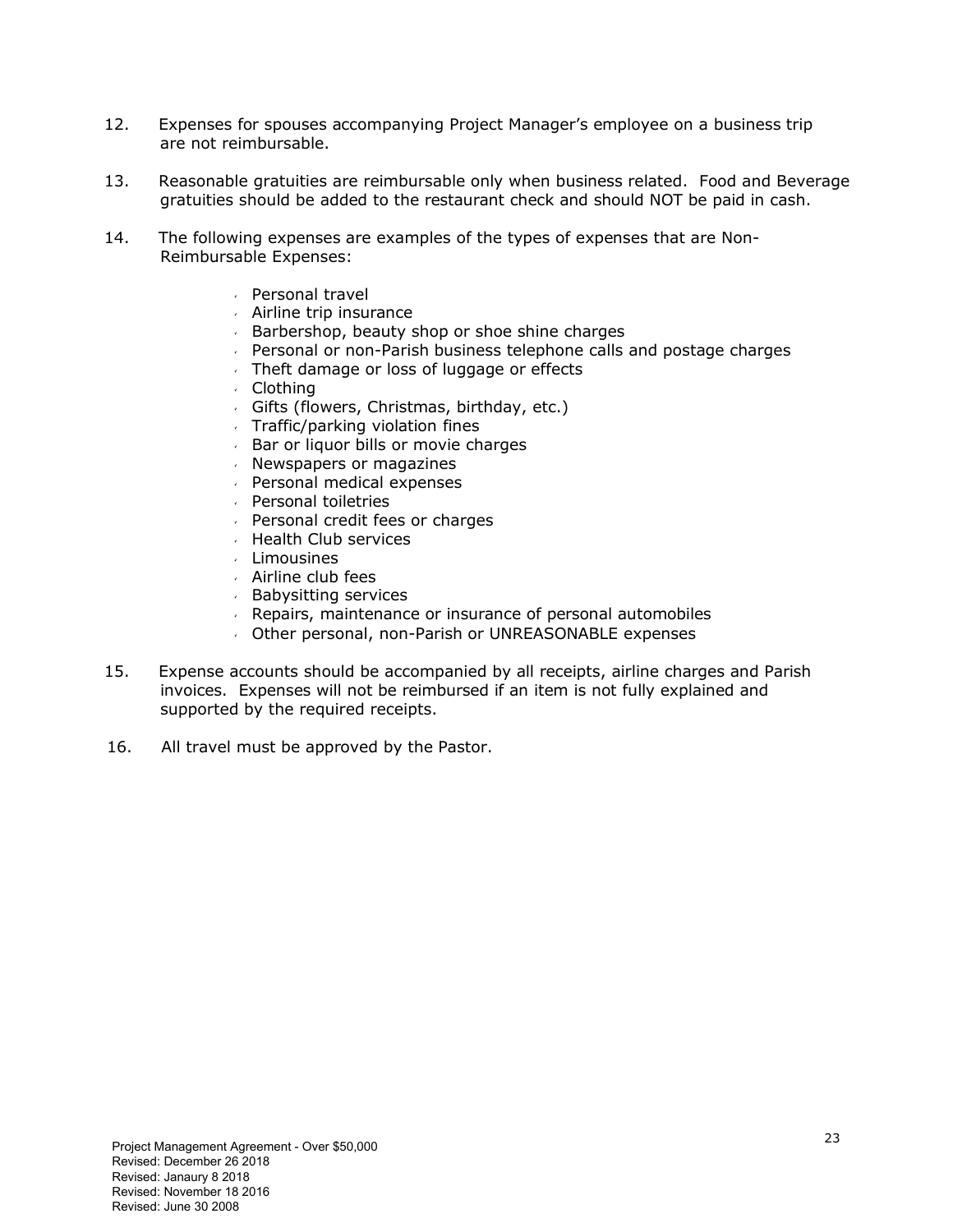# **EXHIBIT E**

# **Insurance requirements**

**REQUIRED INSURANCE.** At Project Manager's expense, Project Manager shall maintain insurance coverage of the following types continuously throughout the term of this Agreement or during any period Services is performed relating to this Agreement (and such further periods if required below):

**WORKER'S COMPENSATION AND EMPLOYER'S LIABILITY.** Project Manager shall carry Worker's Compensation fulfilling the requirements of any and all applicable worker's compensation laws. Project Manager shall also carry Employer's Liability insurance with a limit not less than \$1,000,000 each accident for bodily injury, \$1,000,000 each employee for bodily injury by disease, and \$1,000,000 policy limit for disease. Project Manager waives, on its behalf and its insurers, all rights against Owner and its agents, officers, directors, and employees for recovery of damages to the extent these damages are covered by the Worker's Compensation and Employer's Liability or Commercial Umbrella Liability iinsurance obtained by Project Manager pursuant to this Agreement. Project Manager shall obtain an endorsement equivalent to ISO form WC 00 03 13 to affect this waiver.

**COMMERCIAL GENERAL AND UMBRELLA LIABILITY INSURANCE.** Project Manager shall carry commercial general liability (CGL) and, if necessary, commercial umbrella insurance with a limit of not less than \$2,000,000 each occurrence subject to the following:

- If such CGL insurance contains a general aggregate limit, it shall apply separately to the Services under this Agreement.
- The CGL insurance shall be written on ISO occurrence form CG 00 01 01 96 (or a substitute form providing equivalent coverage) and shall cover liability arising from premises, operations, independent Project Managers, products-completed operations, personal injury and advertising injury, and liability assumed under an insured contract including the tort liability of another assumed in a business contract.  $\sim$  All Indemnitees shall be included as an insureds using ISO additional insured
- endorsement CG 20 10 or a substitute providing equivalent coverage.
- This insurance shall apply as primary insurance with respect to any other insurance or self-insurance programs afforded to Owner. There shall be no endorsement or modification of the CGL to make it excess over other available insurance. Alternatively, if the CGL states that it is excess or pro rata, the policy shall be endorsed to be primary and neither excess of nor contributory with any insurance or self-insurance carried by Owner. Project Manager waives on behalf of itself and its insurers all rights against Owner and its agents, officers, directors and employees for recovery of damages to the extent these damages are covered by insurance maintained pursuant this Agreement regardless of deductibles, if any.

**COMMERCIAL AUTO INSURANCE.** If Project Manager's Scope of Services under this Agreement requires or involves the Owner, maintenance or use of an auto, Project Manager shall carry Commercial Auto Insurance with a limit of insurance no less than \$5,000,000 each accident subject to the following:

 $\mathcal{L}$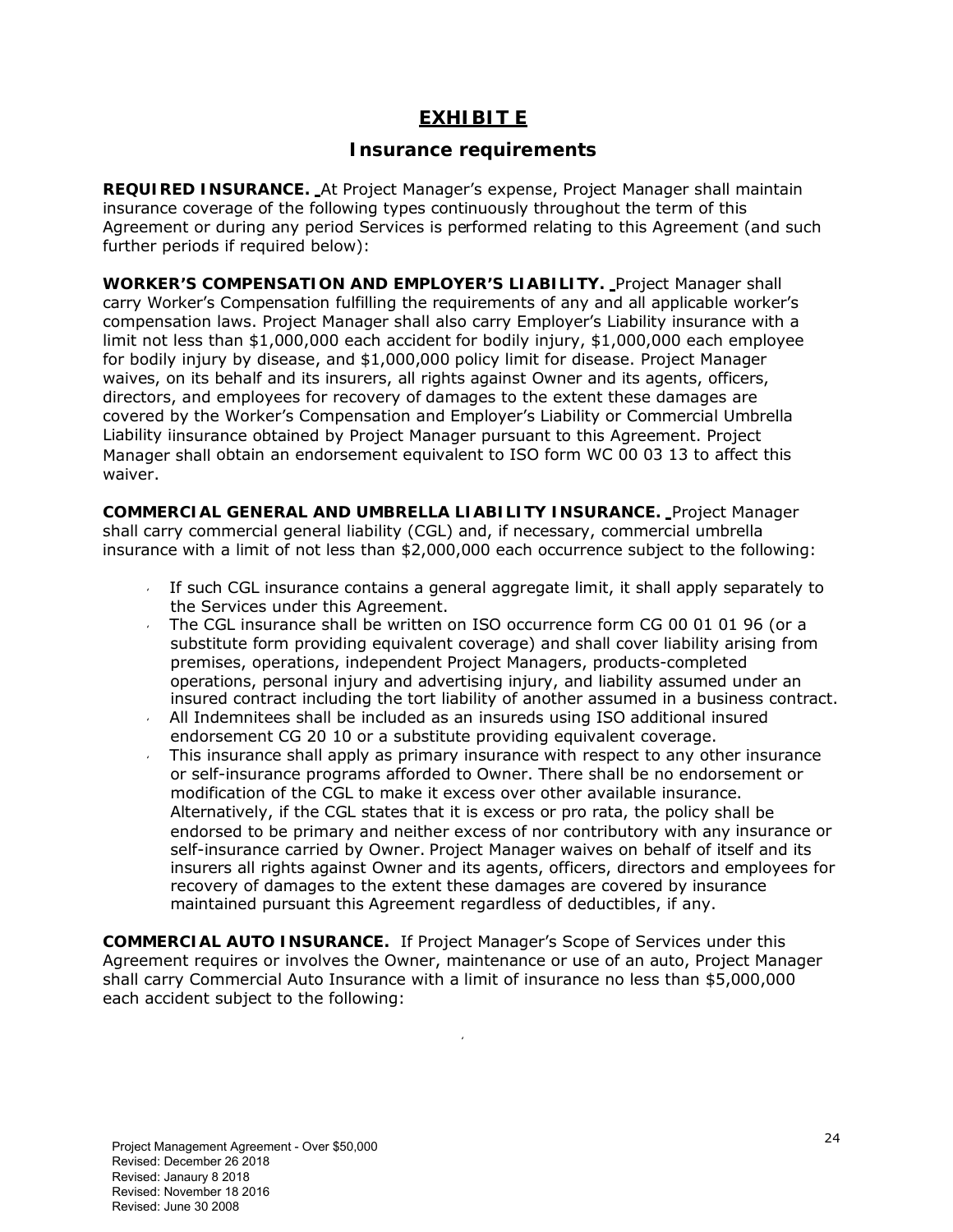The insurance shall be on a form no less broad than ISO form CA 00 01 10 01.

 Coverage shall apply to "any auto" whether owned, scheduled, leased, hired or other. Coverage shall extend to Parish for its vicarious liability, if any.The required Commercial Umbrella insurance may be used to meet the required limit. to or loss of personal property sustained by Project Manager, whether or not it is insured,

**COMMERCIAL PROPERTY INSURANCE.** Project Manager may, at its option, purchase insurance to cover its personal property. In no event shall Owner be liable for any damage even if such loss is caused by the negligence of Owner, its employees, officers, directors, or agents.

**PROFESSIONAL LIABILITY INSURANCE.** Project Manager shall carry professional errors and omissions coverage in an amount of not less than \$2,000,000 per claim which shall include the coverage for attorney fees and investigation. Such policy shall cover claims arising out of negligent errors or omissions during the performance of the Services. The retroactive date of the policy must be shown on the certificate of insurance and must be before the date of this Agreement. If the coverage is canceled or not renewed and it is not replaced with another policy with a retroactive date that precedes the date of this Agreement, the Project Manager must provide extended reporting coverage for a minimum of two years after completion of this Agreement or the Work on the former policy. Project Manager shall keep such insurance in force during the course of this Agreement and for a period of not less than two (2) years after the date of substantial completion of the Work in accordance with the terms of this Agreement. Project Manager shall require its sub consultants to provide the same Professional Liability Insurance coverage, unless otherwise agreed by Parish in writing.

**EVIDENCE OF INSURANCE.** Prior to the execution date of this Agreement or commencement of any activity contemplated under this Agreement, whichever is earlier, Project Manager shall furnish Owner (the Roman Catholic Church in the State of Hawaii and [*enter name of parish and school*], its officers, officials, employees and volunteers are hereby named as an additional insured), with evidence of compliance with the above requirements. Thirty (30) days written notice to Owner prior to cancellation or material change is required. Project Manager shall further provide certified copies of all insurance policies required above within ten (10) days of Owner's written request for said copies.

Failure of Owner to demand evidence of compliance with these insurance requirements or failure of Parish to identify a deficiency from evidence that is provided shall not be construed as a waiver of Project Manager's obligation to maintain such insurance.

**INSURANCE COMPANY RATING.** Insurance companies affording the coverage required above shall have an AM Best Rating of no less than A- VII.

**FAILURE TO MAINTAIN INSURANCE.** Failure to maintain the required insurance may result in termination, at Owner's option, in accordance with the terms of this Agreement. If Project Manager fails to maintain the insurance as set forth herein, Owner shall have the right, but not the obligation, to purchase said insurance at Project Manager's expense. If Parish is damaged by the failure of Project Manager to maintain insurance as required in this Exhibit, then Project Manager shall bear all costs attributable to that failure.